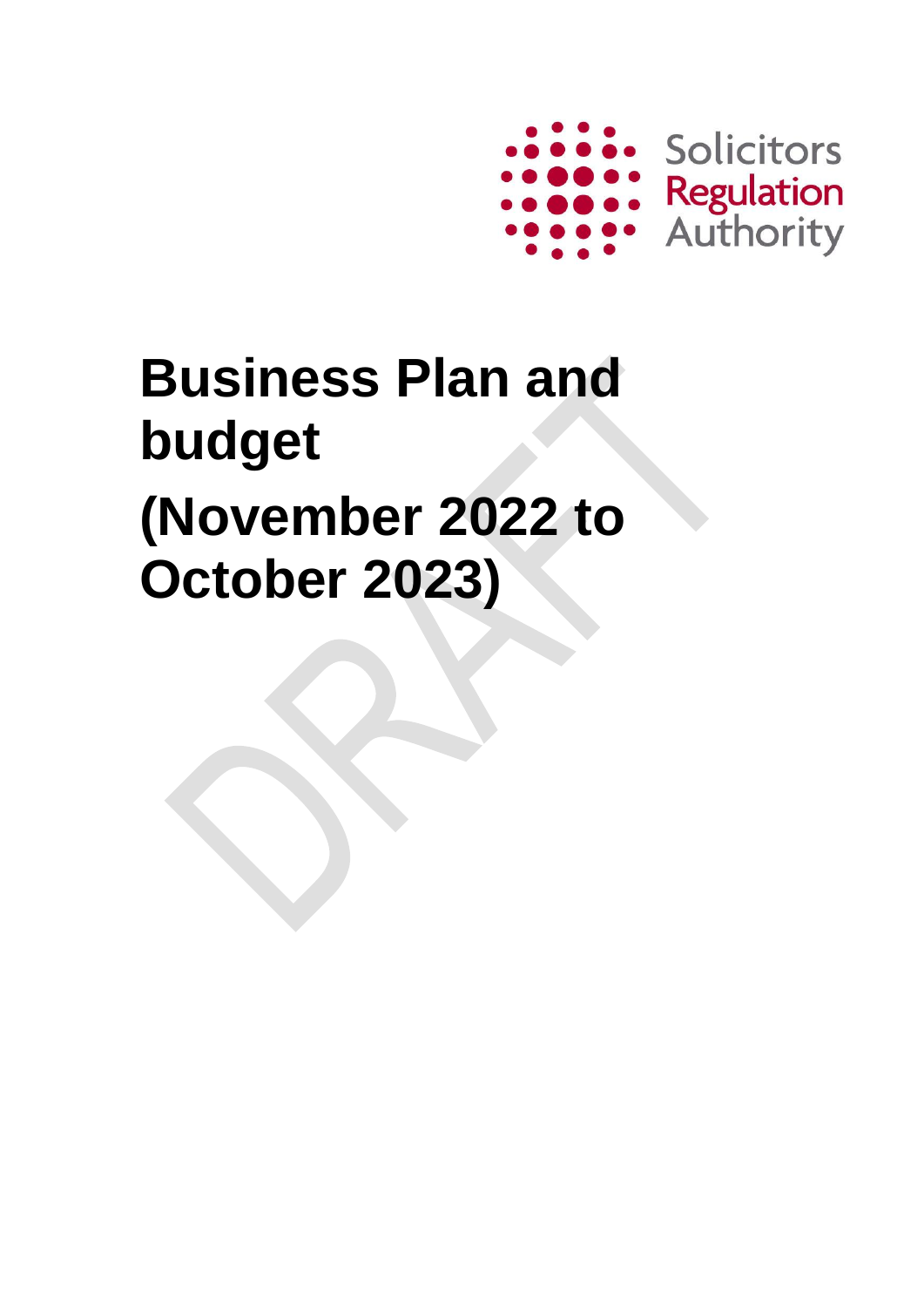# **Contents**

| Objective one – setting and maintaining high standards for the profession and |  |
|-------------------------------------------------------------------------------|--|
|                                                                               |  |
|                                                                               |  |
|                                                                               |  |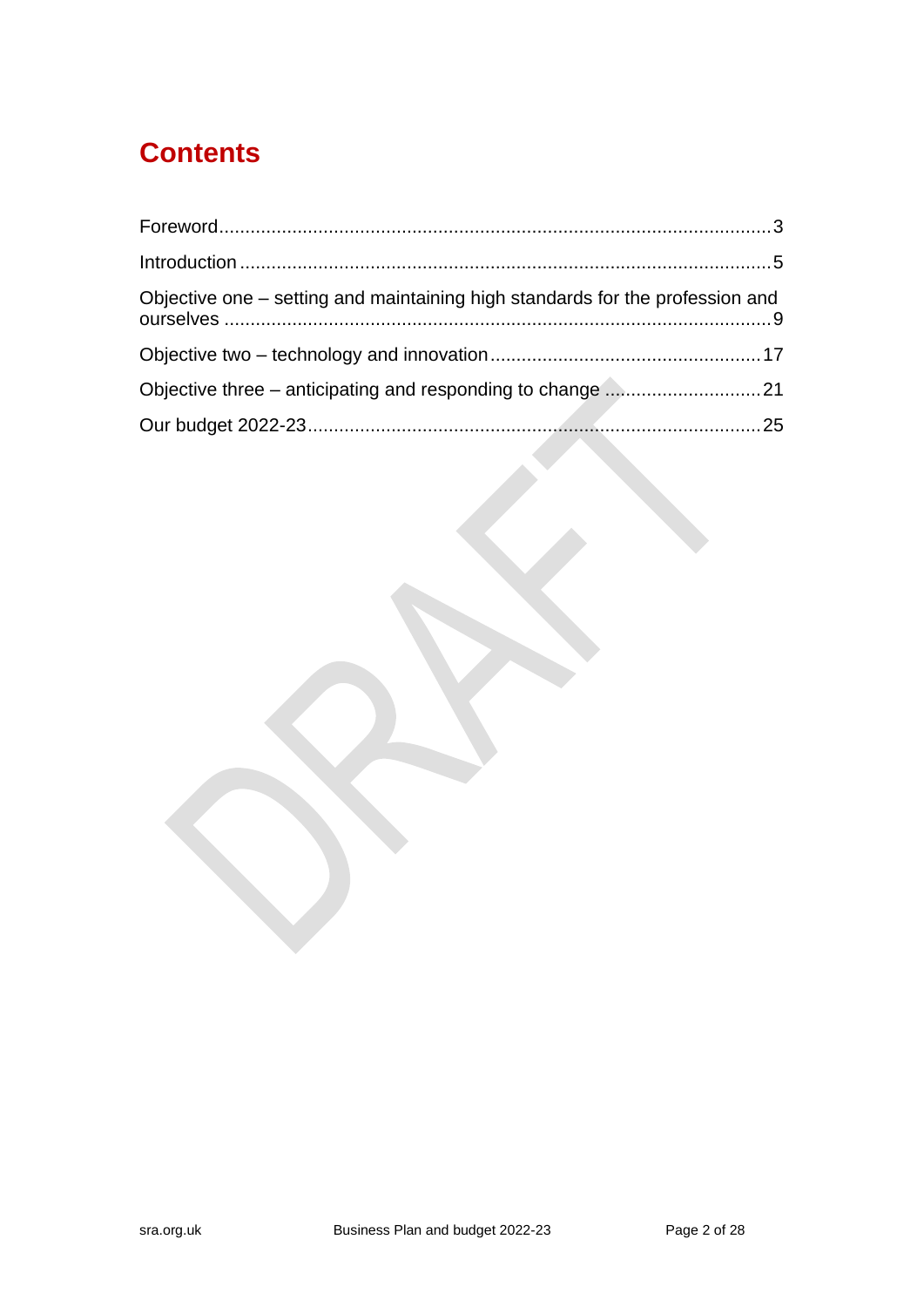# <span id="page-2-0"></span>**Foreword**

Our draft Business Plan and budget confirms the work we are proposing to take forward between November 2022 and October 2023, and the ways in which we propose to allocate our budget. This will be the third and final year of our current [Corporate Strategy for 2020–23,](https://www.sra.org.uk/sra/corporate-strategy/) and therefore an important connection point leading to our next strategy.

It's a good time to pause for a moment and reflect on the ways in which the world has changed since 2020. Our work during the first half of our current Corporate Strategy was of course delivered against the backdrop of Covid-19, and the pandemic's impacts have continued to influence global legal services markets, requiring new approaches from regulators.

One of the many legacies from this period has been the pandemic's accelerating effects towards technology and digital service delivery. Our work to build our capacity and strengthen our response for technology and innovation in legal services has been an important feature of our work across the strategy's lifespan.

The UK's exit from the European Union was another milestone. This bought changes to the legal landscape, new regulatory challenges and considerations for solicitors and their businesses, as well as changes for employers and their workforces. We worked hard to update our regulatory framework, working closely with government departments, legal service providers and the courts amongst others to ensure, as far as possible, a consistent approach and a smooth transition.

Despite these challenges there is much to celebrate as we look ahead to our next Corporate Strategy, creating a solid footing for our work between 2022-23 and beyond. For example, the introduction of Solicitors Qualifying Examination (SQE) in September 2021 was a once-in-a-generation development and is already transforming professional education and training routes for future solicitors. During 2023 we will be ramping up our evaluation activity so that we can be sure the SQE is meeting its objectives.

Our refreshed and relaunched research and analysis function, and our expanded profile in the technology and innovation sector, have also been important milestones in our journey since 2020. This includes a refreshed horizon scanning programme in place, new stakeholder relationships with lawtech and academic communities and have delivered flagship research initiatives. We are now better positioned to access fresh insights about the wider legal services market, shape our regulatory response towards access to justice and the biggest risks faced by consumers.

Other areas have made similarly good progress, with work set to continue through into 2023 and informing the shape of our next strategy. This includes:

- our work to secure good standards of advocacy and improved conditions for continued competency
- a public legal education workstream that continues to expand its influence and reach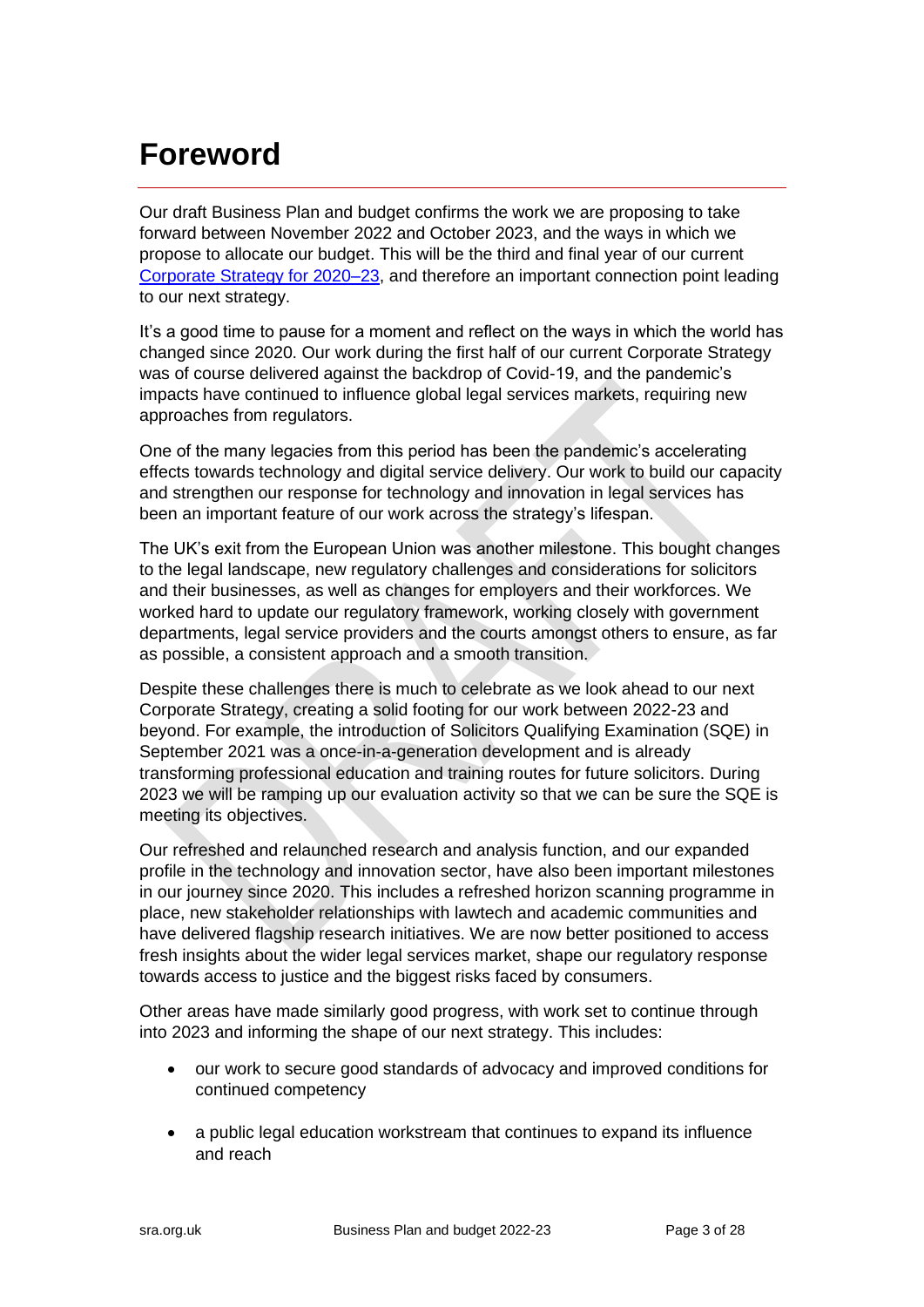- our anti-money laundering activity that has grown significantly under our current strategy, responding rapidly as needed to accommodate national and international sanctions and new legal requirements
- our stronger and more meaningful presence in Wales, and our equality, diversity and inclusion-focused initiatives feed our projects, providing checks and balances that ensure we act fairly and transparently.

Our hybrid working model is working well and making good use of our refreshed technology and our work spaces in Birmingham and London. Our workforce is diverse, which we celebrate through our thriving staff networks, and underlined by our external achievements including our top-30 placing in Stonewall's Workplace Equality Index for 2022. Although we still have a lot more to do to increase ethnic diversity in senior positions.

Over the three years of this strategy we have tried to keep the practising fee levels for SRA related costs as flat as possible, despite some significant new pressures. We have done this by pursuing efficiency targets, managing budgets tightly and managing new demands (which are often out of our control) within existing budget lines. This year, the cost of living pressures and demands of new activities, for example in relation to anti-money laundering and sanctions, mean that we are proposing an increase in the SRA practising fee requirement of £6. We are able to offset this with a £10 reduction in the individual Compensation Fund contribution.

It's certain that more will have changed when we develop our next Corporate Strategy. At the time of writing, conflict in Ukraine is continuing, and households across England and Wales are facing increased financial pressure. Industry responses to environmental, social and governance considerations are continuing to take shape, and legal services continue to move increasingly towards digital-led delivery. Our next strategy will need to provide us with flexibility of approach and the right tools to respond as we need to in an ever-evolving landscape.

We anticipate that the SRA practising fee requirement will increase in absolute terms over this period. This is because of inflationary pressures, increasingly pro-active regulatory activity, new activities and the need to build our reserves to the required level set by our Board to ensure financial sustainability. We will work hard to maximise our efficiency and manage these increases where possible to ensure a smooth trajectory for the practising certificate fee.

Please do take some time to let us know what you think about our work plans and our budget for 2022-23. You can send us a formal response to the consultation, or by participating in our programme of stakeholder engagement.

We look forward to hearing your views.

Paul Philip, Chief Executive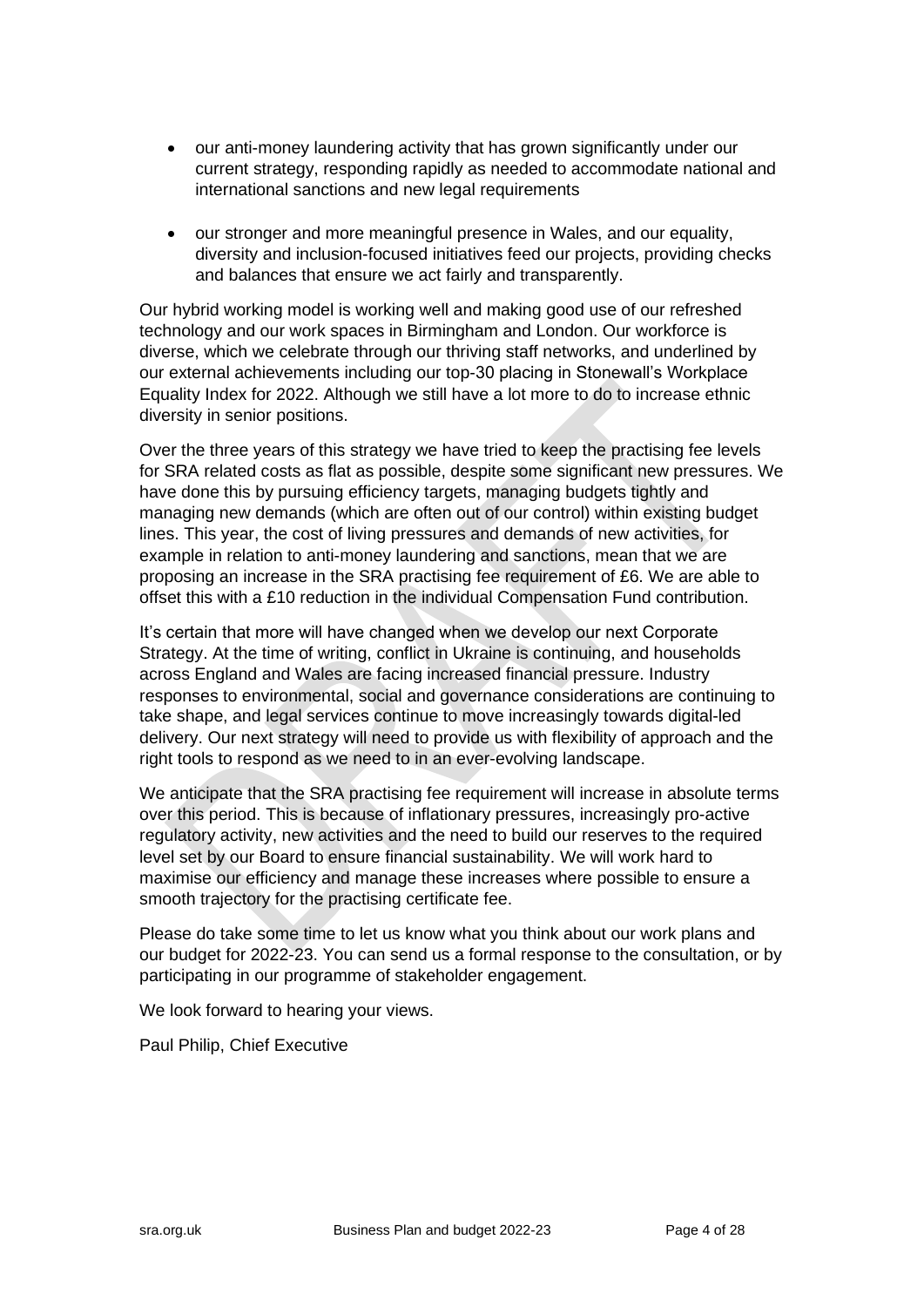# <span id="page-4-0"></span>**Introduction**

### **Who we are**

- 1. We are the largest regulator of legal services in England and Wales. Our work includes:
	- overseeing more than 214,000 solicitors
	- authorising more than 9,800 law firms
	- setting the standards and behaviours for those solicitors and firms
	- taking action if things go wrong
	- improving access to legal services.

## **Our Corporate Strategy 2020-23**

- 2. Our Corporate Strategy sets out our strategic priorities, three specific objectives, and indicative activities and outcomes that we anticipate achieving by the end of October 2023. During this time our priority areas are:
	- setting and maintaining high standards for the profession and ourselves
	- technology and innovation
	- anticipating and responding to change.
- 3. This Business Plan and budget covers our final year of activity under our current Corporate Strategy. This year we will begin to shape and engage stakeholders about our next three year strategy, building on what we have learned and achieved under the current existing strategy. This will be informed by our increasingly robust research and evidence base, including our refreshed horizon scanning function.
- 4. There will be big questions to consider going forward, including about our regulatory model, our approach towards innovation and technology, how we use our unique insight as the largest legal regulator to inform policy debates and what more we can do to improve Equality, diversity and inclusion (EDI).

### **What we aim to do**

- 5. We will build on the work that we have done over the past two years. This includes a continued focus on activity to help improve access to justice for the public from every community across England and Wales, and to achieve good experiences for consumers. EDI remains at the heart of our work. These aims are woven into and drive:
	- our strategic objectives
	- activities we commit to in this Business Plan
	- the approach we take towards regulation
	- the allocation of our resources.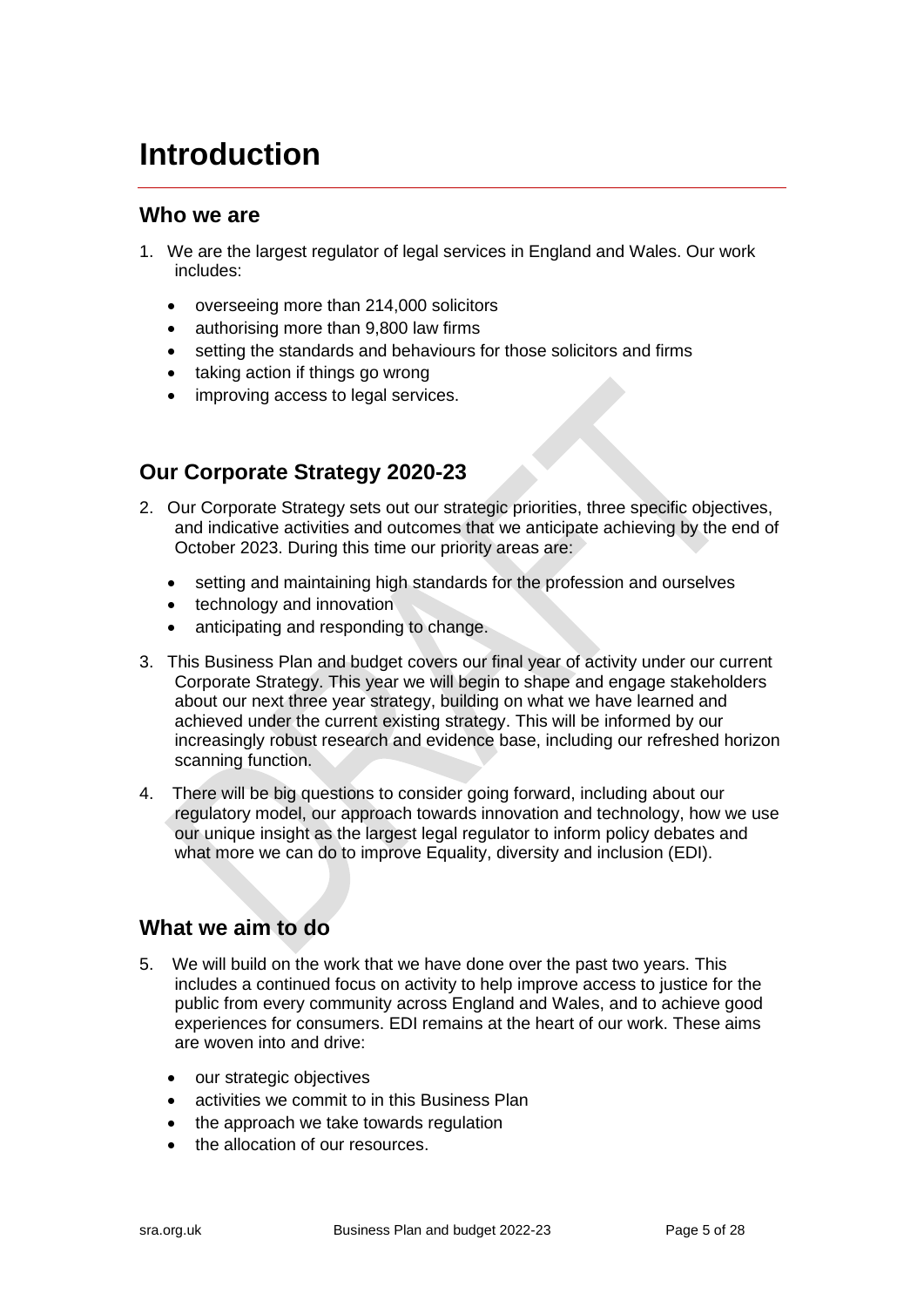- 6. We are also focused on development and progression of activities that build our understanding of emerging opportunities, challenges and trends within the legal services sector in England and Wales. We use that understanding to design and deliver the best possible regulatory responses, informed by research, evidence and engagement with a broad range of stakeholders.
- 7. To achieve our aims, we develop business activities that are:
	- Anticipatory: pro-actively looking at tomorrow's opportunities and challenges as well as today's
	- Evidence and intelligence driven: to help us anticipate and understand the future and make proportionate, objective, justifiable interventions
	- Responsive: looking to take advantage of opportunities and address challenges
	- Collaborative: working with partners from inside and outside the sector to build strong relationships and target resources, share ideas and mainstream inclusive ways of working
	- Agile: evolving our regulation and operating flexibly to support positive innovation and respond to emerging challenges
	- Authoritative: contributing to policy debates and calling out issues that may not be in our gift to resolve.
- 8. Our work is underpinned by a commitment to communicate clearly and transparently with our stakeholders about the most serious risks, and to target our resources in ways that help us to manage and mitigate them. Our continuous improvement work support this, with oversight from our Board, by working towards our efficiency targets and prioritising initiatives that help us to improve our performance and enhance customer experiences.

## **Business Plan and budget 2022-23**

- 9. Our Business Plan and budget describes:
	- work we will take forward during the third and final year of our current Corporate Strategy, between 1 November 2022 and 31 October 2023
	- our budget, and the ways we will use it to deliver workstreams across our three strategic objectives.
- 10. Our work is described as activities under each of our three strategic objectives. The objectives are complementary and designed to interlink, and so are our work activities.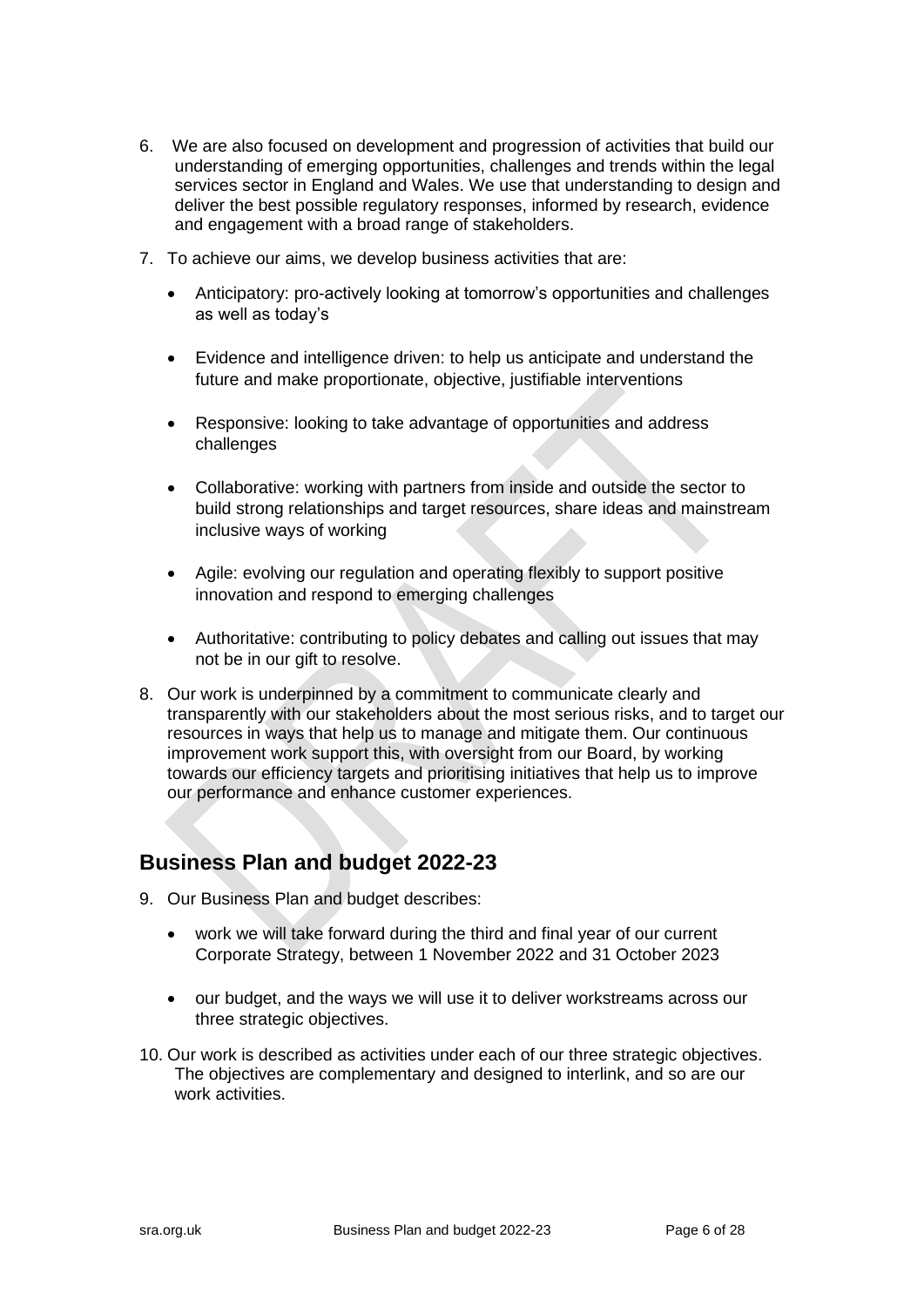#### **How we track and report our progress**

- 11. We monitor and evaluate our progress in delivering our work programme, and inturn our progress towards meeting our strategic objectives.
- 12. Our evaluation process enables us to allocate the right people and the right resources towards the different areas of our work, and to keep track of progress in meeting our Business Plan commitments.
- 13. The SRA [Board](https://www.sra.org.uk/sra/how-we-work/our-board/board-members/) reviews our progress throughout each business year. The Board assesses information on our work programmes from across the organisation, including our key performance indicators, and our budget and expenditure.
- 14. The SRA Board periodically publishes information on our website, in-line with our [accountability statement,](https://www.sra.org.uk/sra/how-we-work/our-board/accountability-statement/) about our performance and progress. This includes our Chair's [blogs,](https://www.sra.org.uk/sra/how-we-work/our-board/news-from-the-board/) and our [Board meeting records.](https://www.sra.org.uk/sra/how-we-work/our-board/public-meetings/archive/)

## **Acting fairly and managing the impacts of our work**

- 15. We work to understand and monitor EDI considerations across all our projects and core activities, including undertaking equality impact assessments, commissioning bespoke research, and engaging closely with our stakeholders. Our approach is increasingly intersectional, supporting us to explore the impacts of our work for protected characteristics and their crossover points, and to build our understanding of socio-economic factors.
- 16. Our approach evolves over time, informed by the outcomes from our ['Five year](https://www.sra.org.uk/sra/equality-diversity/diversity-work/promote-equality-five-year-summary/)  [review of our equality, diversity and inclusion work'](https://www.sra.org.uk/sra/equality-diversity/diversity-work/promote-equality-five-year-summary/). We publish information about our research and our impact assessments to make sure we are working transparently and involving our customers and stakeholders from diverse backgrounds and different communities.
- 17. We review our equality impact assessments of the practising certificate fee and of the Compensation Fund contribution annually. These explore the impact our fees may have across different segments of the profession and help us to make sure we are acting fairly and inclusively when setting our fees.

## **Our budget for 2022-23**

- 18. Our operational activities account for the majority of our day-to-day expenditure. This includes:
	- authorising individuals and firms to practise
	- investigating and enforcing compliance against the standards we set
	- handling claims on the Compensation Fund.
- 19. We are funded primarily from practising fee income collected from solicitors and law firms. We also collect income from our regulatory activities in other ways, such as fees that are payable when firms apply to us for authorisation to provide legal services.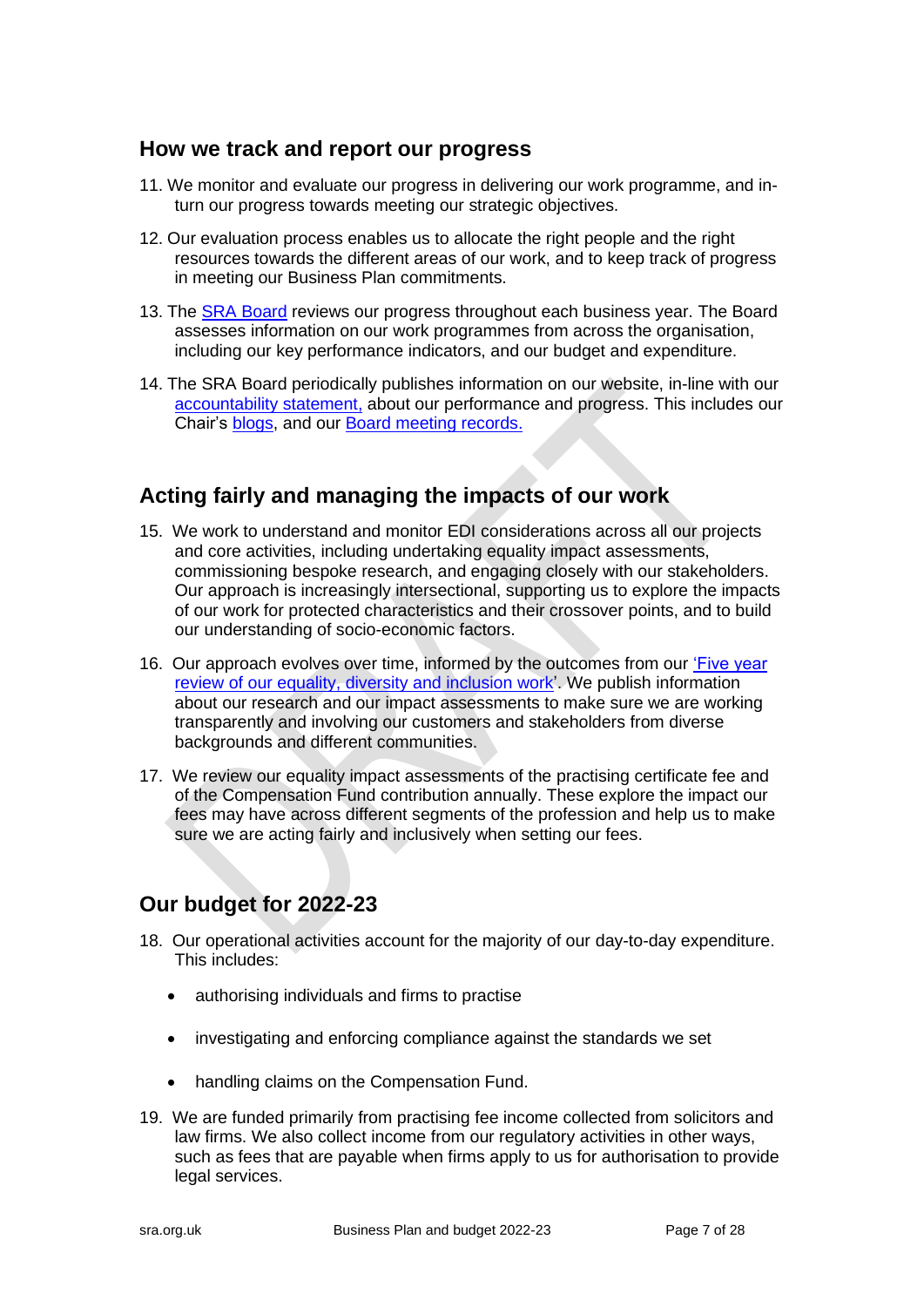- 20. We also collect practising fees on behalf of the Law Society. This funds levies for the Solicitors Disciplinary Tribunal, the Legal Services Board, the Financial Conduct Authority (Officer for Professional Body Anti-Money Laundering Supervision), and the Legal Ombudsman.
- 21. Our budget for 2022/23 is shown in the final section of our Business Plan and is an increase of £3.7m (6.5%) on our 2021/22 budget. Throughout the Plan we confirm the percentage of the budget allocated to each strategic objective area.
- 22. Our budgeted expenditure is divided across our teams, alongside expenditure allocated to the delivery of our projects. The chart below shows the percentage amounts allocated to each area.



- 23. Our frontline regulatory activities take place across the areas described in the chart. These range from our large Authorisation and Investigation and Supervision teams, through to smaller ones like Professional Ethics and Adjudication (captured under 'other operational teams'), and teams such as our Strategy & Innovation Directorate, including Regulatory Policy and also General Counsel, including Legal Policy, Thematic, Quality Assurance and Relationship Management. Education and Training includes the costs associated with the Solicitors Qualifying Examination.
- 24. More information on how we work can also be found in our [reports.](https://www.sra.org.uk/sra/research-publications/topic/about-the-sra/)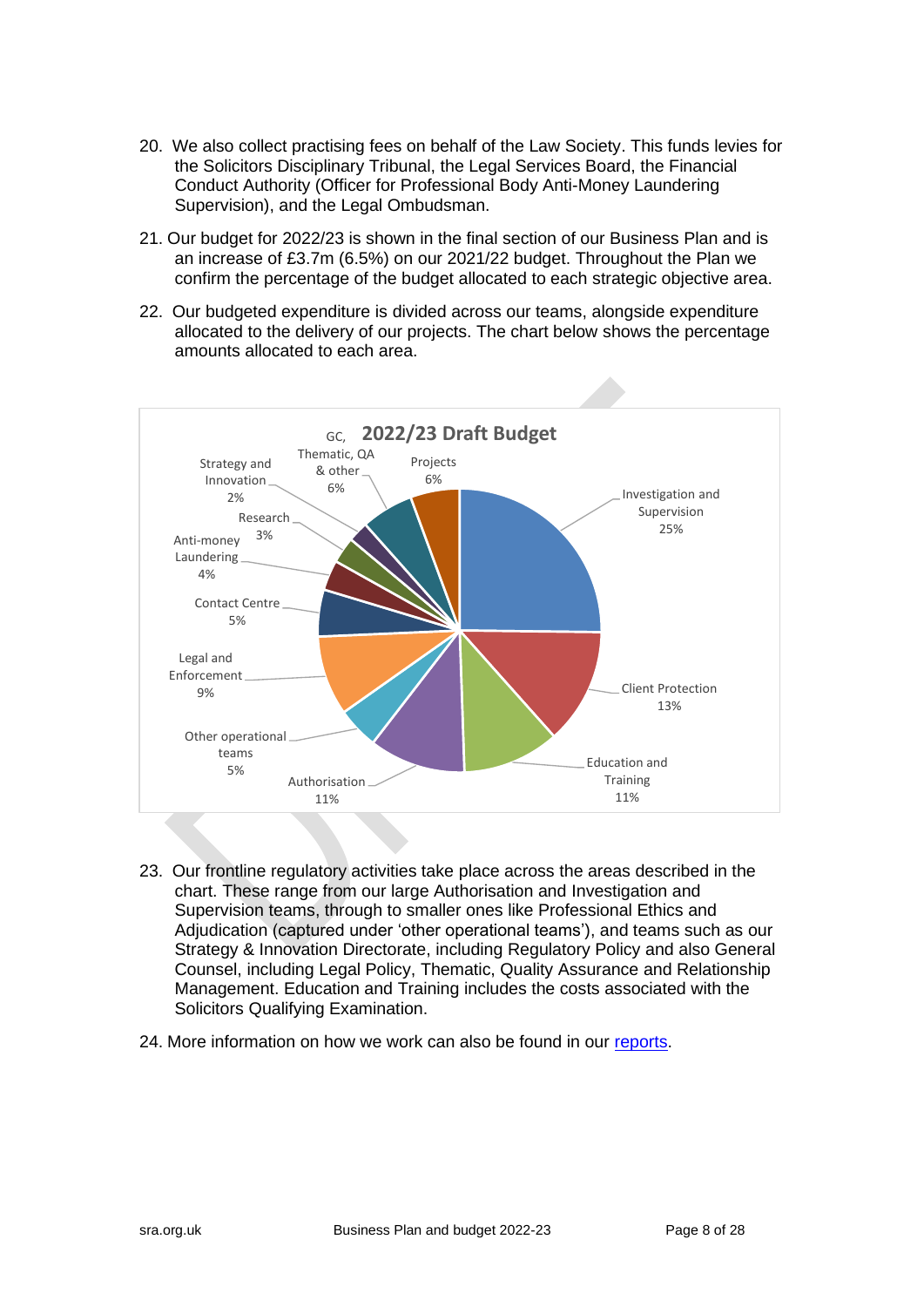# <span id="page-8-0"></span>**Objective one – setting and maintaining high standards for the profession and ourselves**

**We will set and maintain high professional standards for solicitors and law firms as the public would expect and make sure we provide an equally high level of operational service.**

- 25. Much of our core regulatory activity is delivered through our first strategic objective, including:
	- setting the standards for firms and individuals that we regulate
	- enforcing compliance with those standards
	- overseeing requirements for qualifying as a solicitor in England and Wales, and maintaining competence after admission
	- authorising individual solicitors and legal service businesses to practise.
- 26. However our commitment to continuous improvement means that our work here includes ongoing evaluation and evolution of our polices and our procedures, stretching beyond our 'business as usual' activity. This supports us in securing consistently high standards of regulation and legal service delivery from the professionals and businesses that we regulate.
- 27. Under this strategic objective we also prioritise activities that embed high standards across our own operations, and as an employer. Continuous improvement is an ethos threading across our projects and our workstreams, and that helps us to continue learning and adapting to meet the challenges we face. As part of this we support our people to be recognised, to feel valued and included, and to provide good experiences for our customers. A key focus of this year has been reducing the time taken to investigate complaints through our improved investigation and supervision processes.
- 28. Our workplans blend new projects and priorities with further progression of work that is already underway. In the remainder of this section of our Business Plan and budget we describe these work activities.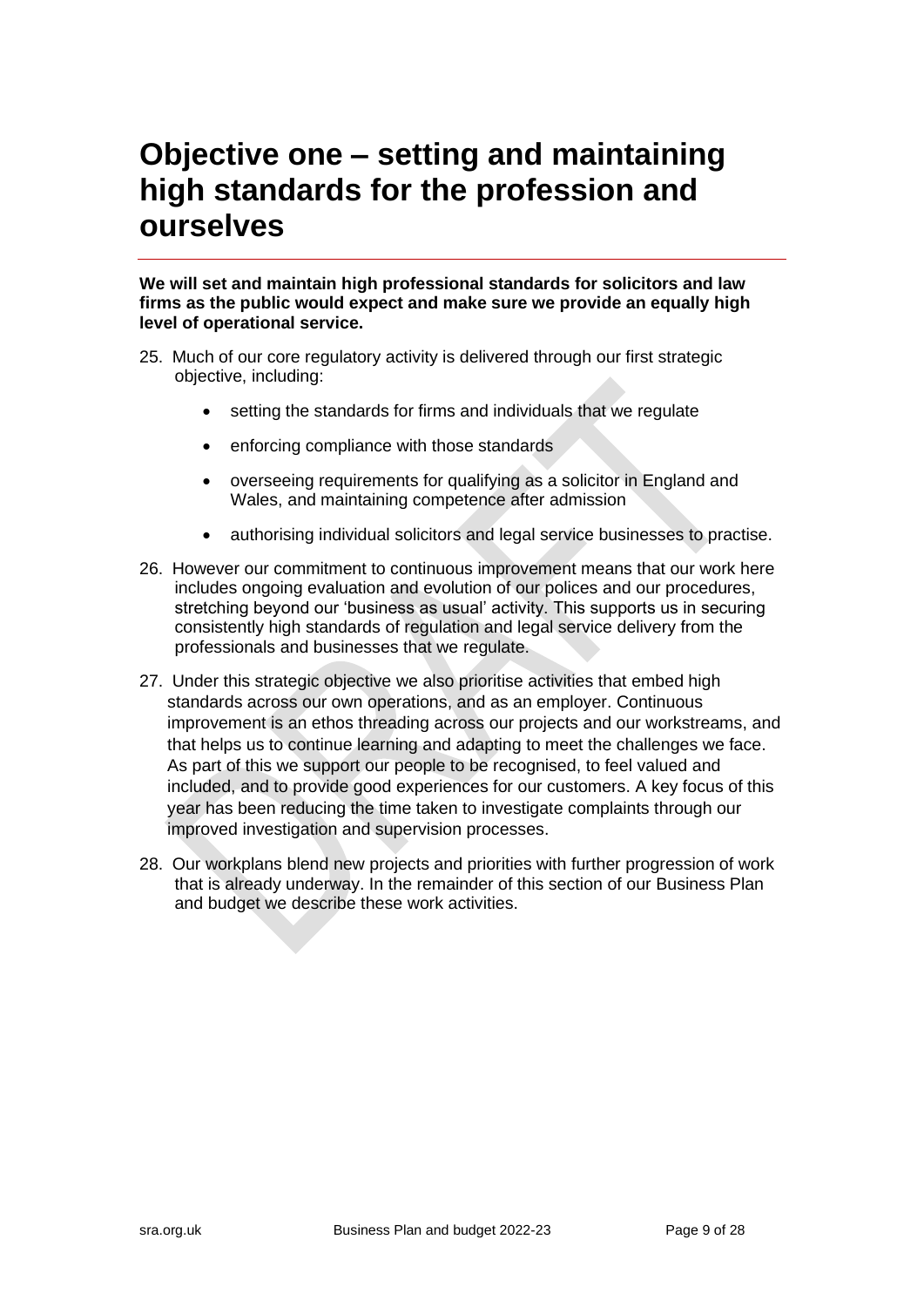# **Solicitors Qualifying Examination**

- 29. Following its introduction on 1 September 2021, the Solicitors Qualifying Examination (SQE) is now the new way for aspiring solicitors across England and Wales to qualify.
- 30. As the SQE marks its first anniversary we will continue to progress our work programme, including monitoring the quality of legacy qualifications while introducing new areas of focus alongside existing ones as we move ahead.
- 31. Between November 2022 and October 2023, we will:
	- complete SQE assessments that are reliable, fair and cost effective
	- progress our evaluation of impacts of the SQE's introduction on standards and pathways to qualification, including:
		- − completing the first annual survey on qualifying work experience
		- − completing a baseline perception study
		- undertaking an initial analysis of the cost of SQE training
	- continue to monitor equality considerations within SQE results and to work with disabilities groups to deliver efficient and fair reasonable adjustment processes
	- finalise our approach to publishing candidate performance data, including testing our online tool with:
		- − candidates
		- − education and training providers
		- − researchers.

#### **Continuing competence**

- 32. An important area of our focus is on making sure solicitors and the people they work with remain competent throughout their professional careers to deliver good quality legal services. In recent years we have reviewed and enhanced our approach. This includes working closely with the Legal Services Board (LSB) and others to enhance consumers' understanding of competence in legal services, and the steps regulators should take to secure good standards of competency.
- 33. We are delivering a phased programme of work on continuing competence. As part of this we are exploring improvements to our approach that make certain we are providing the right framework and conditions for consumers to receive competent legal advice and representation. Our next steps will include a renewed focus on building assessment mechanisms into our work.
- 34. Between November 2022 and October 2023, we will:
	- enhance our data and analysis to inform our approach towards assessing continued competency, including to identify and assess the impacts of appropriate interventions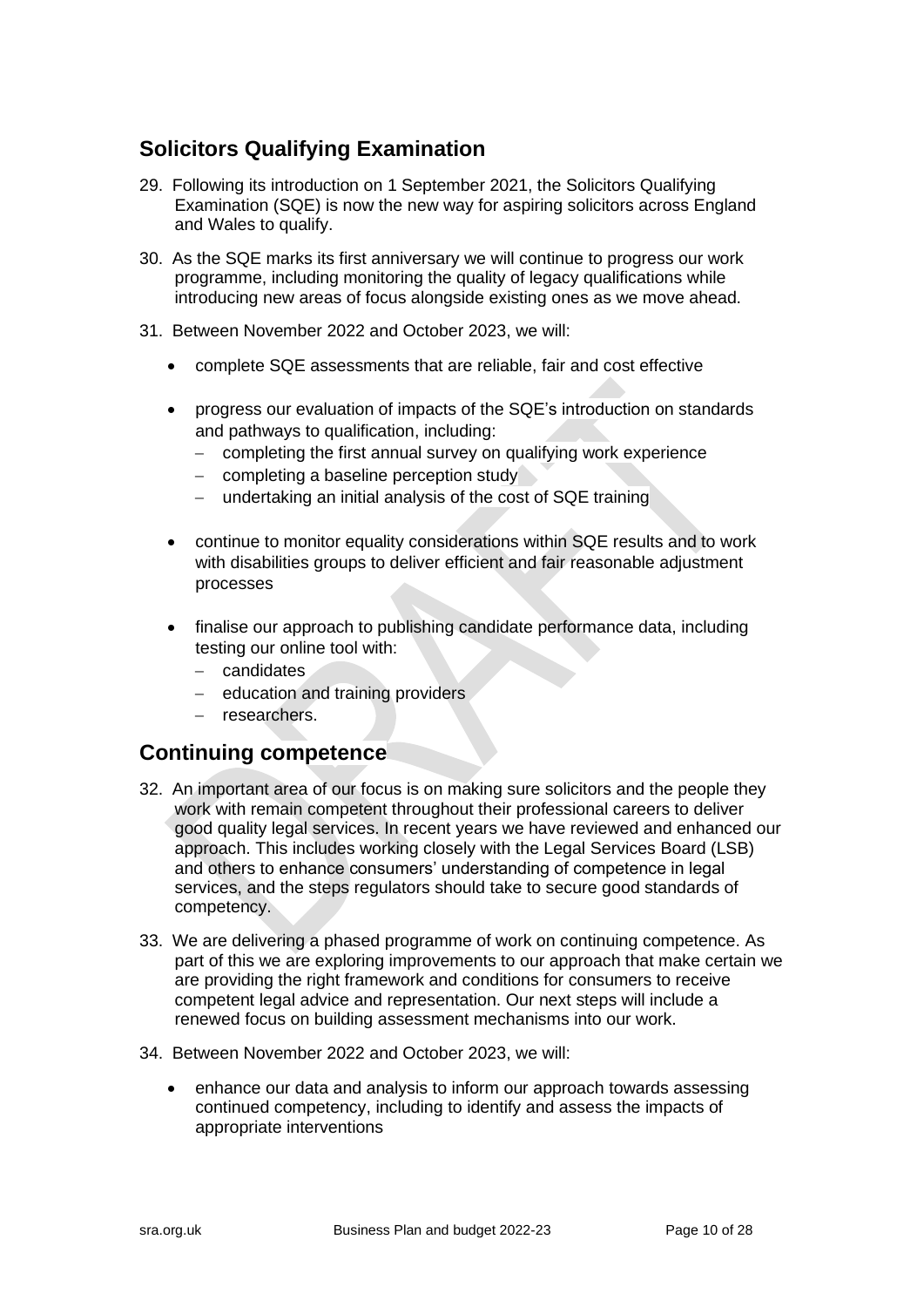• pilot and evaluate any potential new interventions, including exploration of necessary policy and / or procedural changes.

#### **Advocacy standards and police station advice**

- 35. Good standards of advocacy and advice within the criminal and civil justice systems are vital to make sure members of the public get the representation they need, at the time they most need it. Our work here has improved our understanding of the challenges of advocacy, and how our approach needs to work in order to maintain the standards the public have a right to expect.
- 36. Our collaborative work with other legal service regulators, including on advocacy in the Coroners' Courts, has helped us to make good progress already by improving some elements of our approach. This creates a strong baseline for further progress in 2022/23 as we work to assure good standards of advocacy.
- 37. We are also well-positioned to continue delivering improvements to our regulation of the Police Station Representatives Accreditation Scheme qualification. We will also deliver the outcomes from our review of the scheme's quality assurance arrangements.
- 38. Between November 2021 and October 2022, we will:
	- continue our work to improve the criminal and civil Higher Rights of Audience assessments
	- improve our regulation and assessment of the Police Station Representatives [accreditation scheme](https://www.sra.org.uk/solicitors/resources/continuing-competence/cpd/accreditation/police-station-representatives-accreditation-scheme/)
	- introduce expected behaviours for solicitors providing police station advice

review the outcome of our magistrates and higher court training record audits and consider whether further audits are required

- continue to identify practice challenges and risks through our Advocacy Reference Group and update our advocacy resources to reflect practice challenges
- explore how we can further support solicitor advocates to better engage with vulnerable clients
- consider how we can support solicitor advocates to maintain their ongoing competence, for example, working with stakeholders to set up peer-to-peer networks or communities of interest.

### **Our Standards and Regulations**

39. Our Standards and Regulations sit at the heart of our regulatory framework. It articulates our regulatory expectations for solicitors, law firms and those working in them. Our rules are designed to strike the right balance between certainty and flexibility in compliance terms, and we work to understand the impacts they are having in the legal services market. Through this activity we consider the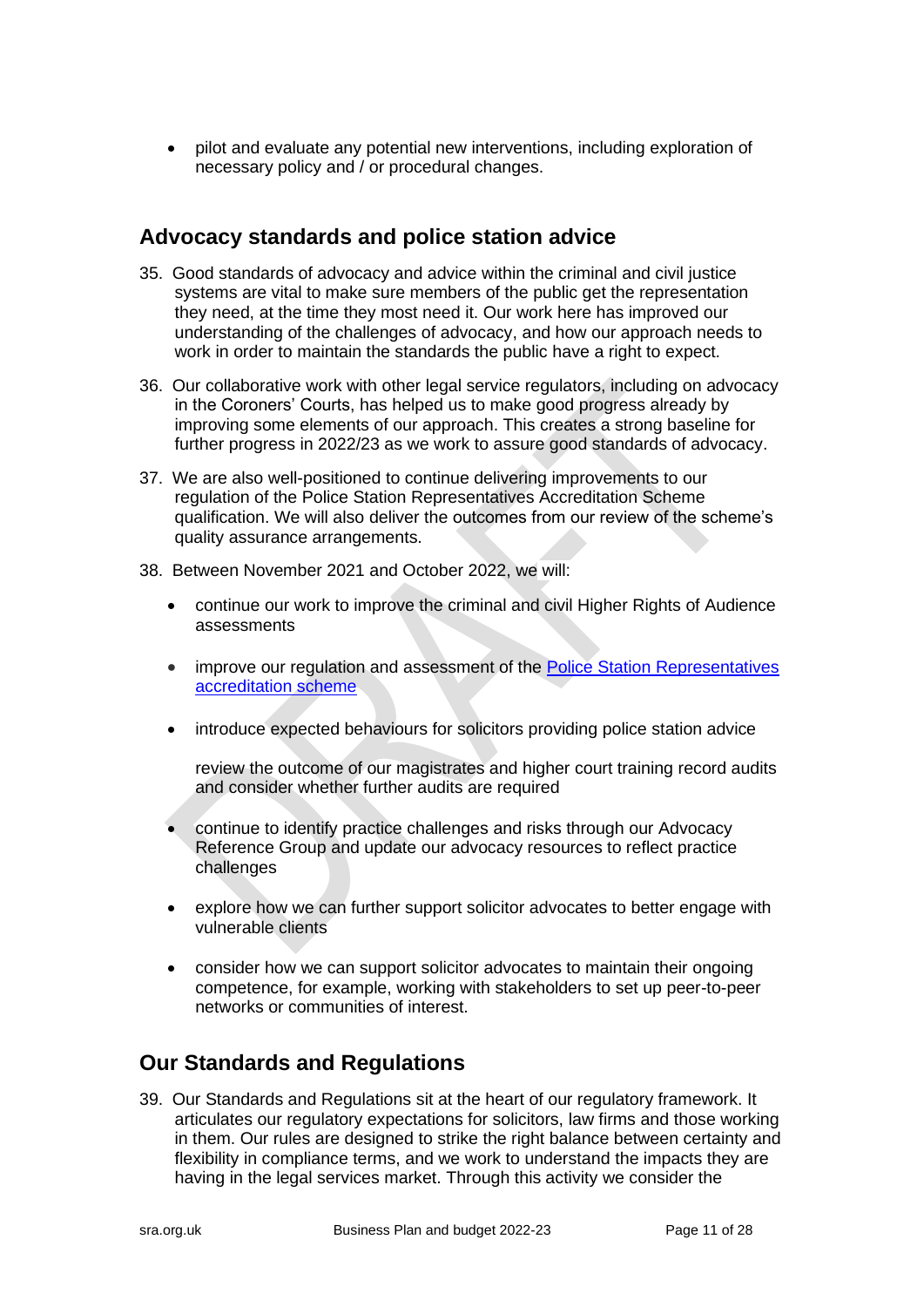performance of our authorisation, supervision and enforcement processes. And the ways in which they operate to make sure our Standards and Regulations are met by solicitors, law firms and their employees.

- 40. Our rolling programme of evaluation supports us to explore the effectiveness of our regulatory arrangements, and to progress opportunities for improvement. We consider impacts for different segments of the market, including consumers and legal service providers. Through this work we explore EDI considerations and assess the strength of our regulatory approach in ensuring consumers are well protected and are receiving good quality legal services.
- 41. We also strive to provide high quality supporting guidance, illustrating good practice and practical considerations for solicitors and law firms. We have [guidance resources,](https://www.sra.org.uk/solicitors/guidance/) as well as a bespoke service through our Professional Ethics helpline.
- 42. Between November 2022 and October 2023, we will:
	- implement changes to our Standards and Regulations, informed by our one year evaluation report and subject to consultation
	- finalise, introduce and embed post-consultation outcomes from our consultations on:
		- [health and wellbeing](https://www.sra.org.uk/sra/consultations/consultation-listing/health-wellbeing-profession/?s=o)
		- our [fining framework](https://www.sra.org.uk/sra/consultations/consultation-listing/financial-penalties-2021/?s=c)
		- our publications policy for regulatory decisions
	- consult on rules to protect consumers from excessive charges related to certain financial service claims
	- consult on changes to our transparency rules, taking into account:
		- findings about the impact of our existing rules in our 'year three' evaluation
		- the Competition and Markets Authority (CMA)'s recommendations
		- the evaluation of our quality indicators pilot which draws together law firms and review sites to test digital ways to help consumers assess quality when choosing a legal services provider. Also our unbundling pilot which tests ways in which consumers can do some of the work on a case themselves
		- the Legal Services Board's 'Empowering consumers' policy statement.

### **Anti-money laundering**

- 43. Money laundering and financial crime remains a serious risk in the legal services sector, and a high priority for our regulation. Through our dedicated team we:
	- deliver our anti-money laundering (AML) focus
	- drive forward our work to tackle financial crime
	- understand and respond quickly to the ever-evolving conditions for money laundering, including legislative change and the emergence of sanctions, to fulfil our statutory duties in this area.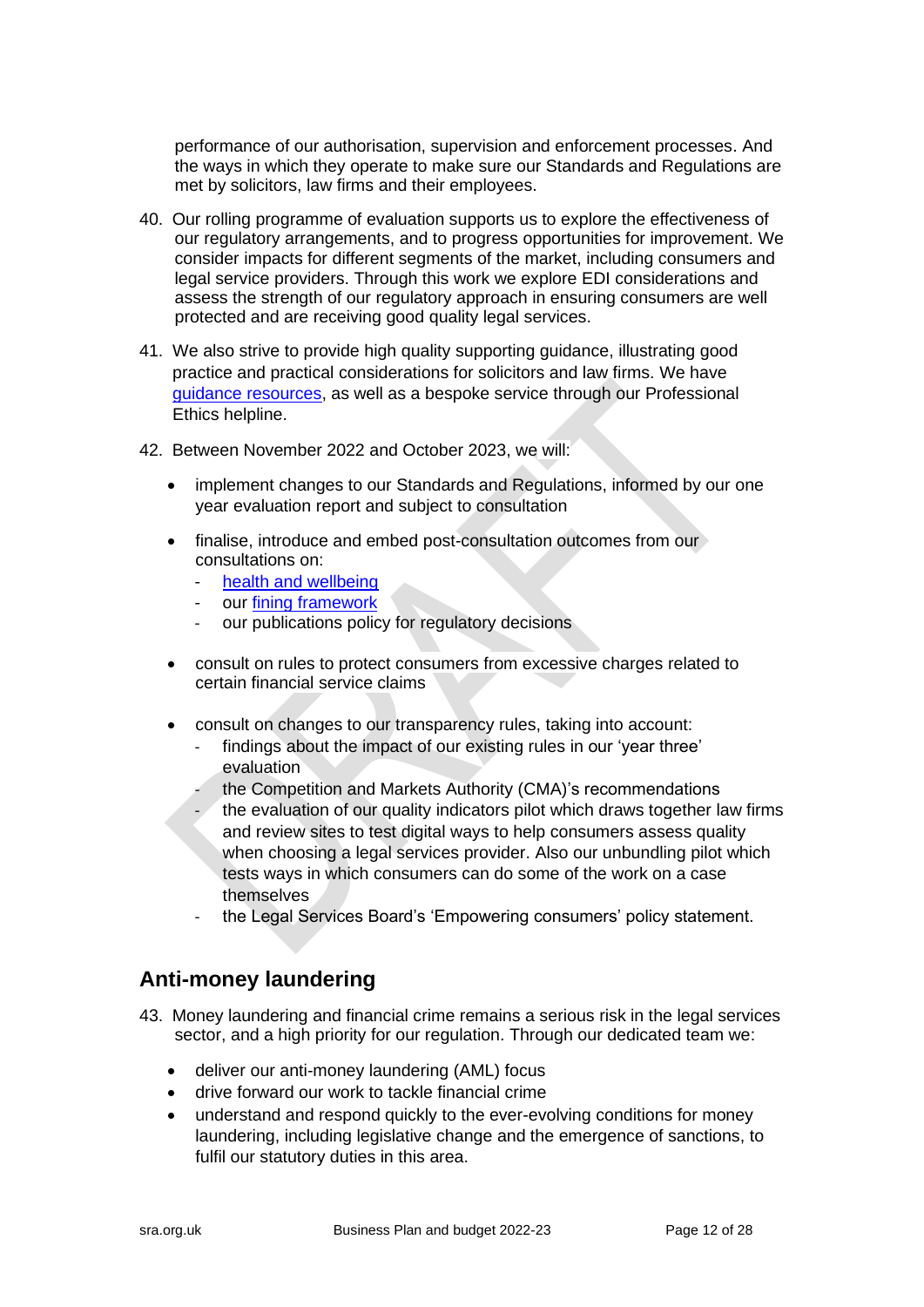- 44. A core component of our work is our programme of AML inspections. Here we engage closely with law firms of all shapes and sizes to review the strength of controls being applied across the market. We also act where we need to in order to improve individual law firm responses to AML. Legislation evolves at pace in this area, and we review and update our approach in response to new developments and requirements.
- 45. Between November 2022 and October 2023, we will:
	- continue to strengthen our approach to preventing money laundering and financial crime, including through proactive supervision, and investigation and enforcement activities
	- respond to changes set out in HM Treasury's review of AML and supervision
	- lead projects to understand areas of responsibility that we may receive through new legislation, potentially ensuring quality of suspicious activity reports
	- check the client lists of a sample of firms with exposure to the Russian market for potential sanctions breaches
	- undertake a thematic review into compliance with the financial sanctions and licensing regime to seek to understand the challenges faced by law firms and whether we can helpfully provide guidance in this area
	- respond with agility to changing national and international sanctions and any other relevant changes to the external environment
	- continue to refine our risk rating methodology for firms through our capture of new information about money laundering risks, allowing us to proactively target our supervision
	- undertake two AML-focused thematic reviews to build understanding of how firms are dealing with specific issues, identified in year, in practice
	- build our supervision programme to increase numbers of law firm inspections and desk-based review activity

#### **Equality, diversity and inclusion**

- 46. Our commitment to EDI is embedded across all our workstreams and objectives, from our day-to-day operations through to our horizon scanning and business planning. We are proud of the diversity of our workforce, which shows through our thriving staff networks and our continued strong performance in Stonewall's Workplace Equality Index. We also value the working relationships we have with stakeholders and representative groups, and which support us to monitor and respond to EDI considerations and impacts across our projects, and within the legal services market.
- 47. Securing robust diversity data on protected characteristics and socio-economic status of the individuals we regulate is a critical part of our approach. It provides a snapshot of the profession, which we use to understand barriers to entry and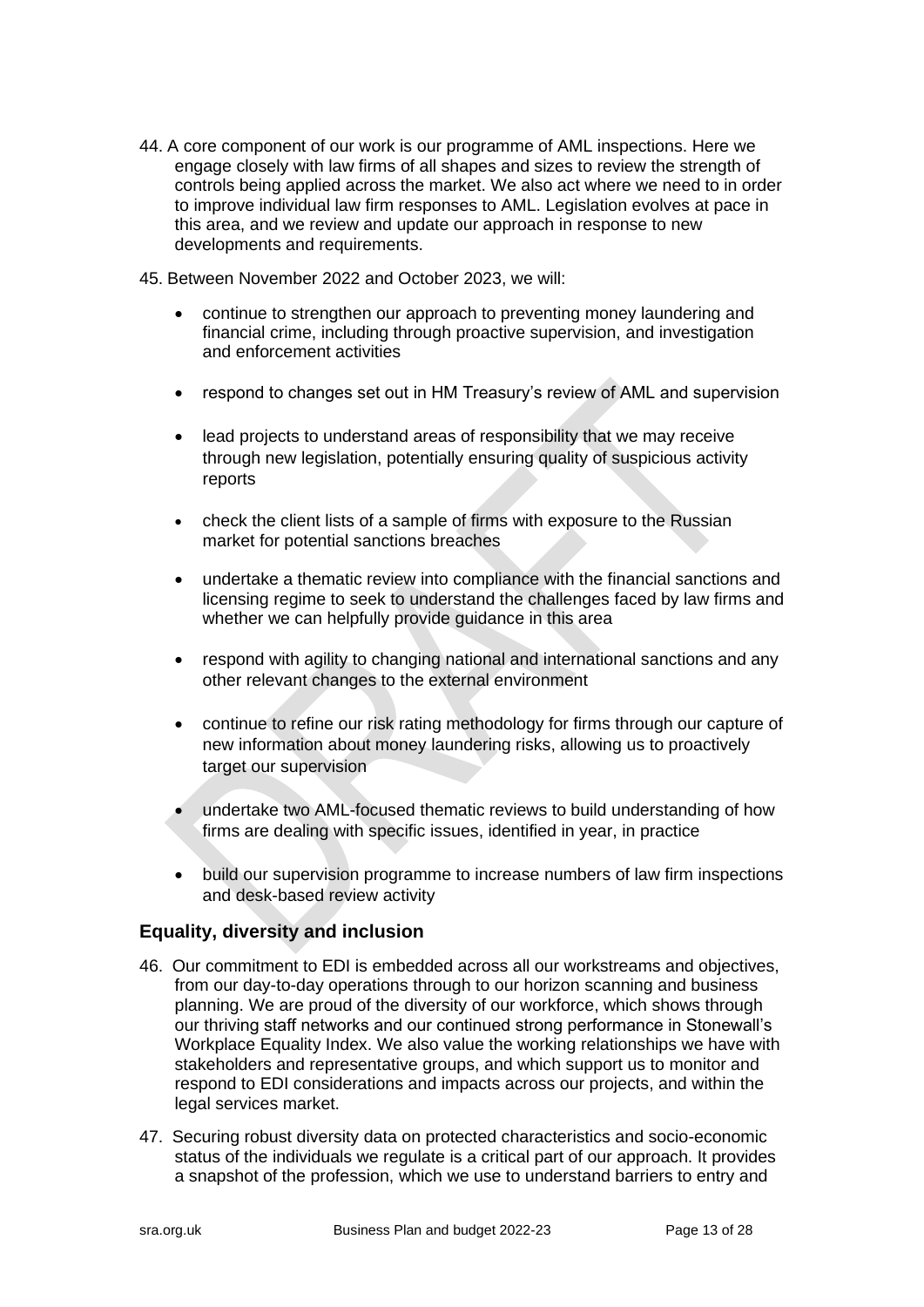progression for different groups, and law firms use to benchmark the diversity of their workforces.

- 48. Good data also provides a solid footing to understand EDI considerations more holistically and to then shape our projects and areas of focus. One example is our annual analysis of the demographics of solicitors in our enforcement processes. The findings from this work have led to us commissioning targeted research into the over-representation of Black, Asian and minority ethnic people in reports we receive and those taken forward for investigation.
- 49. Between November 2022 and October 2023, we will:
	- consider ways to improve our data to inform intersectional analysis and to enforce our requirements on firms including reviewing the diversity data that we collect
	- take forward initiatives designed to support retention and progression for underrepresented groups, with particular focus on large law firms
	- complete EDI research projects looking at the overrepresentation of Black, Asian and minority ethnic solicitors in our enforcement work, as well as the attainment gap in professional assessments and reporting back outcomes and potential next steps
	- promote rules and guidance to encourage fair treatment and high ethical standards across the legal market, including on professional health and wellbeing, sexual misconduct, and other EDI expectations.

#### **Our work in Wales**

- 50. Our Corporate Strategy for 2020/23 confirms our intention to maximise the impact of our presence in Wales, and we have already made good strides. We are investing time to nurture our relationships with stakeholders across Wales, both within the legal services sector but also with consumer groups, and the Welsh government.
- 51. We have also made good progress to champion the use of the Welsh language. Our key publications are increasingly made available as standard in Welsh, resulting in equal accessibility for both Welsh and English speakers. We are looking forward to continuing our journey in Wales and working in new ways to further strengthen our presence.
- 52. Between November 2021 and October 2022, we will:

participate and deliver events and activities within Wales, including attendance at Welsh political party conferences in order to build our understanding of Welsh issues and how we can target our regulation accordingly

- progress initiatives that support us to build our understanding of consumer experiences in Wales
- pursue opportunities to further increase our use of the Welsh language and continue the phased introduction of the SQE in the medium of Welsh.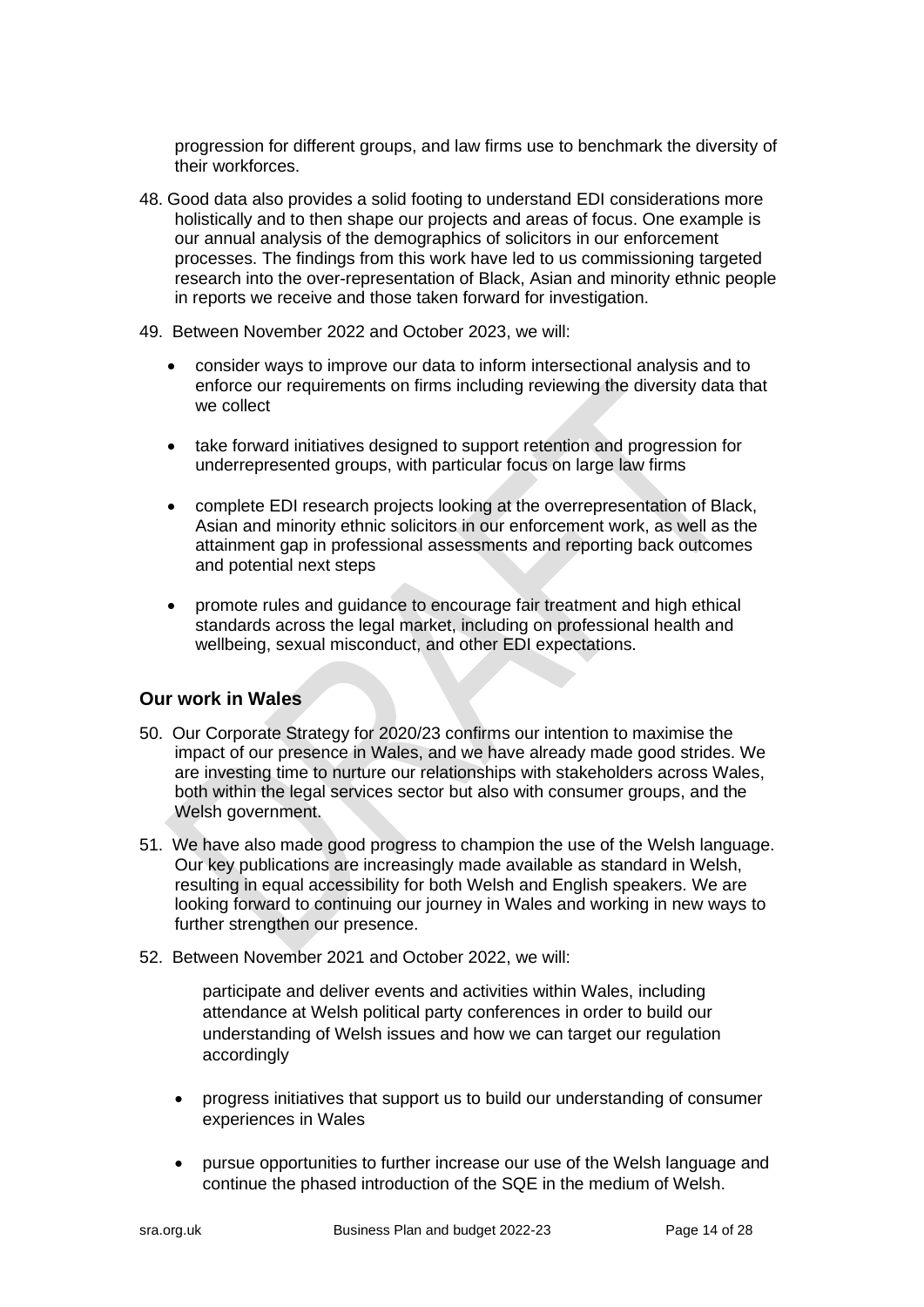#### **Our people, our customers, and our resources**

- 53. The final year of activity under our Corporate Strategy 2020/23 is being delivered within a fully transformed work environment. Access to our premises and our working arrangements were of course impacted by Covid-19. However our work to improve our core technology and modernise our case management systems had already been advanced before the pandemic's initial lockdown. This has helped build our resilience and position us well to respond quickly by redesigning our working arrangements. We head into our final year of activity under our current Corporate Strategy with a fully operational hybrid approach. This combines remote working with office-based collaboration time and is supported by our refreshed technology and modernised ways of working.
- 54. Our improved business space also underpins the practical delivery of our hybrid working model. Our relocated London and redesigned Birmingham offices provide modern collaboration spaces. The refreshed technology supports our teams to engage in new ways, while also equipping our people to work successfully from their homes. We are proud that, despite the challenges of recent years, our hybrid approach has delivered continuously strong levels of service from our teams on behalf of our customers, including the public, solicitors, law firm representatives and others. We will continue to strive to deliver excellent customer experiences in the final year of our current Corporate Strategy.
- 55. Between November 2022 and October 2023, we will:
	- deliver the third year of our Resources Strategy, focused on getting the most from our people, processes, technologies, data and information
	- build on our technology transformation to ensure we realise the benefits from our investment, increase our efficiency and effectiveness, and continue to improve the customer experience
	- maximise the benefits of our early move to a hybrid working model, new work spaces and improved workplace culture
	- maintain our Institute of Customer Service accreditation
	- strive to be better in what we do through the on-going delivery of our Continuous Improvement programme and embedding of our Continuous Improvement culture, including:
		- further reducing the time taken to investigate complaints through our improved investigation and supervision processes
		- applying our continuous improvement capability to our authorisation process
	- working to scope potential further improvements to our Solicitors Register to make sure that it provides information about individuals we regulate in an accessible way, and in line with any changes to our publication policy.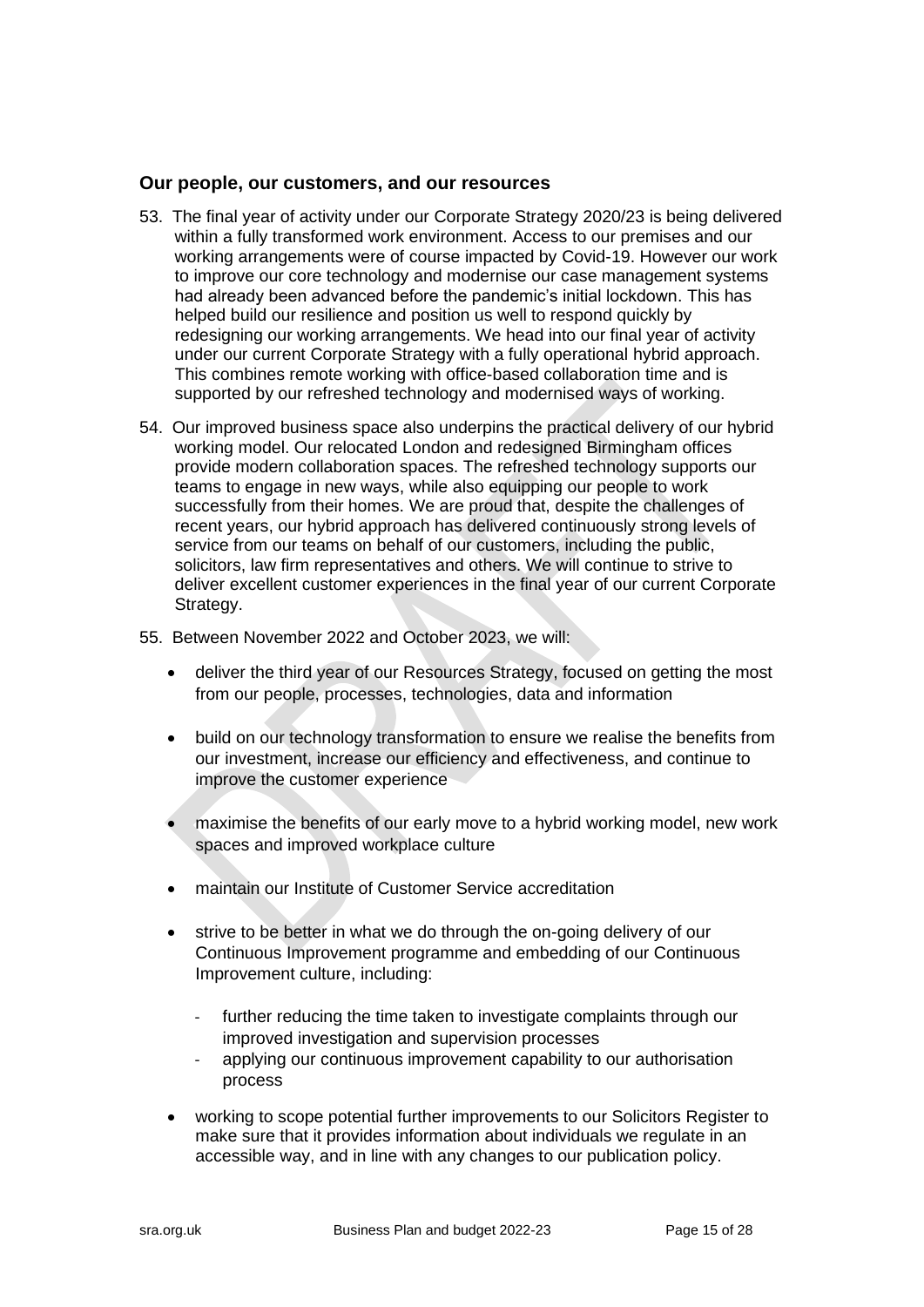### **Public legal education and information for consumers**

- 56. Securing factual, reliable information for members of the public about legal services and ensuring that information is accessible and easily located at the point of need, remains an important consideration. The digital world brings new challenges, with multiple sources of information competing for attention and available at people's fingertips. Legal services are, for most of us, experienced infrequently in our lives, but often at important or challenging life stages. Our work to deliver public legal education, and accessible information resources for the public, can make all the difference in helping people to fill their knowledge gaps, and get legal support when they need it.
- 57. We have already made good progress here, through our public legal education workstream and through our continued response to the CMA's recommendations for regulators in this area. Our work to relaunch and champion the [Legal Choices consumer website](https://www.legalchoices.org.uk/) is just one way in which we have approached this, and we are actively exploring fresh approaches for the immigration sector, on solicitor advocacy, and around lawtech. Digital offerings are however not a single solution. Therefore we engage closely with consumer groups and frontline advice agencies to understand how to provide information to the public and harder-to-reach communities in other ways.
- 58. Between November 2022 and October 2023, we will:
	- deliver a programme of focus groups and roundtables/workshops with our stakeholders to strengthen our understanding of the information needs of individuals and groups that advise them, and to develop resources and support where needs are identified
	- drive forward the third year of the Legal Choices website's development plan to improve available consumer information and evaluate its impact
	- support consumers who are potentially at the 'point of need' of legal support/advice, through targeted social media campaigns, and through partnership working with support organisations
	- progress public legal education around steps consumers can take to compare indicators of quality, drawing from the evaluation of our quality indicators pilot

### **Our budget for objective one**

59. Most of our resources are allocated towards our work under strategic objective one. We anticipate allocating around 92% of our total budget towards this in 2022/23.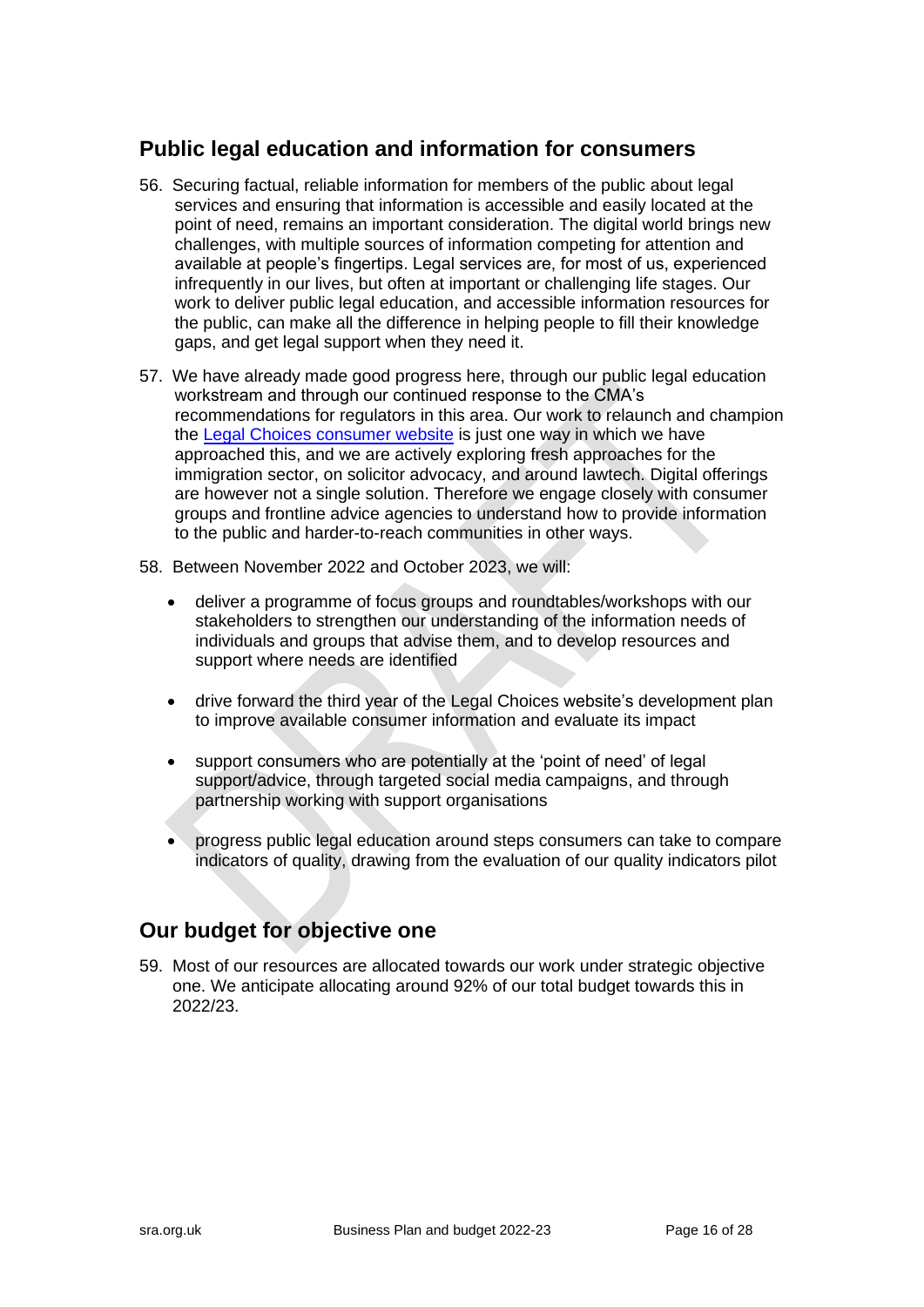# <span id="page-16-0"></span>**Objective two – technology and innovation**

**We will actively support the adoption of legal technology, and other innovation, that helps to meet the needs of the public, business community, regulated entities and the economy.**

- 60. Our Corporate Strategy 2020/23 describes our ambition to create good conditions for innovation in the legal services market across England and Wales. We want to champion lawtech and new solutions that mean solicitors and law firms can provide their services in ways that correspond with the needs and expectations of different communities. We think this is a crucial component of our work to improve access to justice.
- 61. Digital tools and innovative solutions are increasingly influential and prevalent in the legal services world. Recently virtual courtrooms have been accepted as features of the justice system and consumers are increasingly starting their journey to find a lawyer with a web search. It is also now commonplace for legal advice and representation to be provided remotely through video calls, website chat services, and instant messaging.
- 62. However lawtech solutions are not always 'one size fits all' in legal services. Different solutions might be only relevant for specific areas of law and categories of legal service, for specific business models operated by law firms, and of course for consumers from specific communities or with certain legal needs. We have spent time researching this and building partnerships to understand more about the role of lawtech, and how we can best use our resources to have a positive influence in creating good conditions for it to be used.
- 63. Our [research with the University of Oxford](https://www.sra.org.uk/sra/how-we-work/reports/technology-innovation-in-legal-services/) has been an important marker for our work, and the insights it provides on the changing use and adoption of legal technology across different segments. Our partnerships, some forged through our [SRA Innovate](https://www.sra.org.uk/solicitors/resources/sra-innovate/) programme, others with the Lawtech UK Sandbox and similar forums, are strong and similarly position us well to make further progress under this strategic objective.
- 64. Our ambitions for 2022 and 2023 here are rightly challenging, and we describe these in the remainder of this section of our Business Plan.

#### **Strengthening our partnerships and promoting access to justice**

- 65. As the largest legal service regulator in England and Wales we understand we are well-positioned to take a lead in exploring and shaping potential responses to access to justice issues. Our technology and innovation focus shines a spotlight on those issues, and we work to build our understanding of ways in which lawtech can help to tackle them.
- 66. Our access to justice programme in Wales and Southwest England, delivered through funding from our successful bid to the Regulators' Pioneer Fund, shows this work in action. We built regional networks to explore ways in which we can leverage technology to respond to unmet legal need and benefit harder-to-reach communities and diverse groups. We will use that learning to inform similar approaches across other regions. Through this work we are also considering risks that an ever-growing reliance and use of technology and digital-first service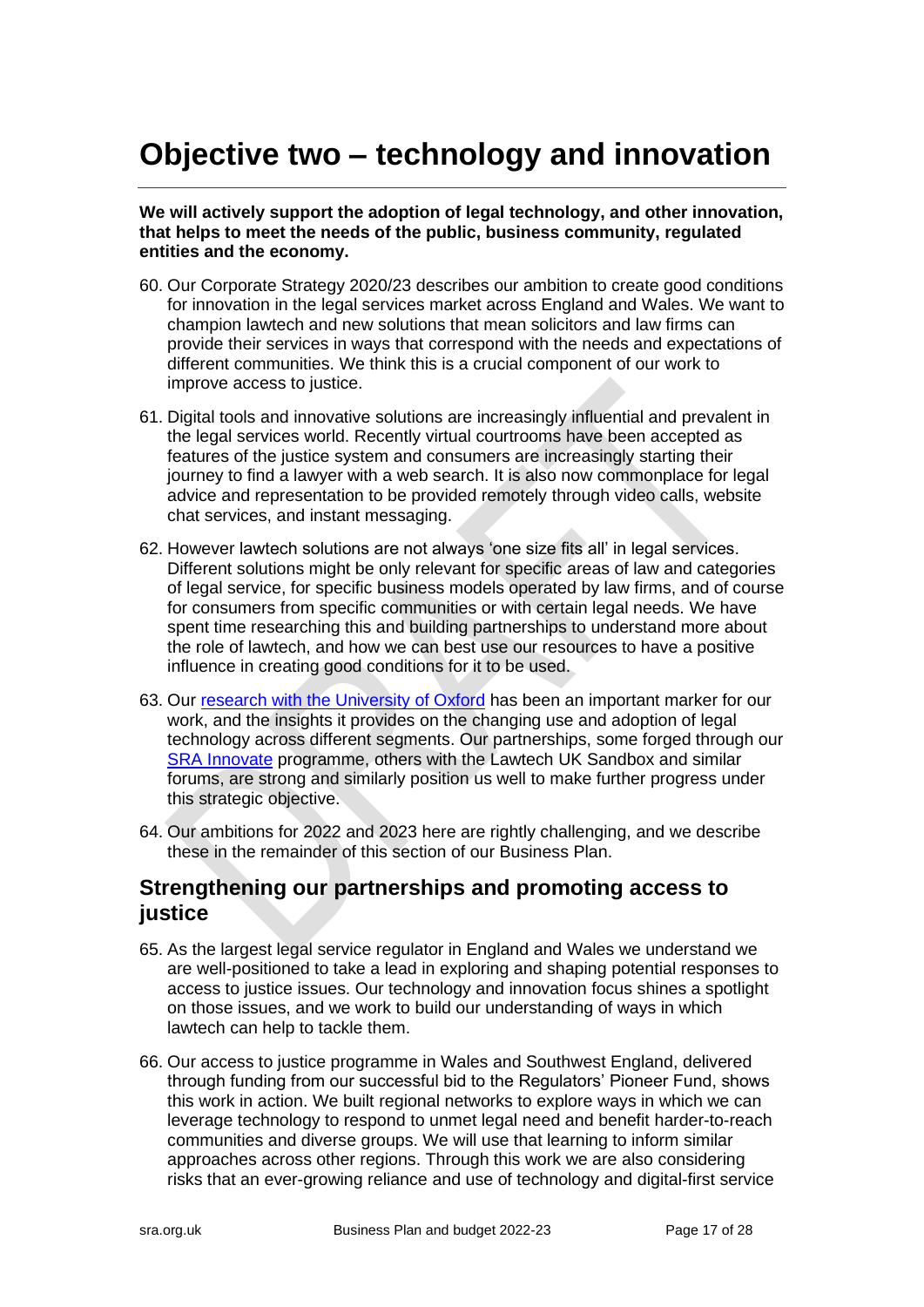delivery might entail for specific communities and the rule of law. This will be a core element of our work to promote access to justice during 2022-23.

- 67. Our relationships with stakeholders and opportunities for co-operative work also make all the difference to our success in this area. Government agencies, sandboxes, and other regulators in our jurisdiction and beyond are all represented in our partnerships in the technology and innovation sphere. For example the International Conference of Legal Regulators (and ['ICLR.net'](https://iclr.net/)), the Department for Business, Energy, and Industrial Strategy (BEIS), and the [Agile](https://www.gov.uk/government/publications/agile-nations-charter/agile-nations-charter-accessible-webpage-version)  [Nations forum.](https://www.gov.uk/government/publications/agile-nations-charter/agile-nations-charter-accessible-webpage-version)
- 68. We value the collaborative relationships we have in place with law firms across the sector. These bring insights in terms of understanding how solicitors and their businesses can embrace technology and improve their legal service delivery while still remaining compliant with our regulations. Stakeholders from lawtech providers and academic communities are also valuable partners. With these we can explore the adoption of technology within the legal sector, and if they ultimately create added value and good experiences for different communities when they need legal help. Speaking to the public and organisations supporting them on the ground to understand their needs in practice is also a crucial aspect of our engagement work.
- 69. Between November 2021 and October 2022, we will:
	- continue our collaboration with Ministry of Justice (MoJ) and BEIS programmes on access to justice and technology adoption, including proactively seeking funding opportunities for consortia work that delivers new concepts in access to justice
	- convene a roundtable involving 'social good' investors to build and share understanding around any potential for legal services designed to improve access to justice to attract investment
	- support the development of new technology solutions to regional access problems, as identified in our Regulators' Pioneer Fund access to justice programme in Wales / Southwest England
	- promote and embed benefits of innovation and technology in relation to unbundled legal services and providing consumers with quality indicators to help them identify and choose a legal services provider, as identified through our pilot activity in these areas
	- work with government departments and other regulators to influence initiatives to maximise their effectiveness and any benefits for this sector, such as:
		- being a bridge between legal services providers and BEIS and Industrial Strategy smart funding
		- supporting the Department for Digital, Culture, Media and Sport's Digital Identity framework programme
		- contributing to the Regulator AI working group led by the Information Commissioner's Office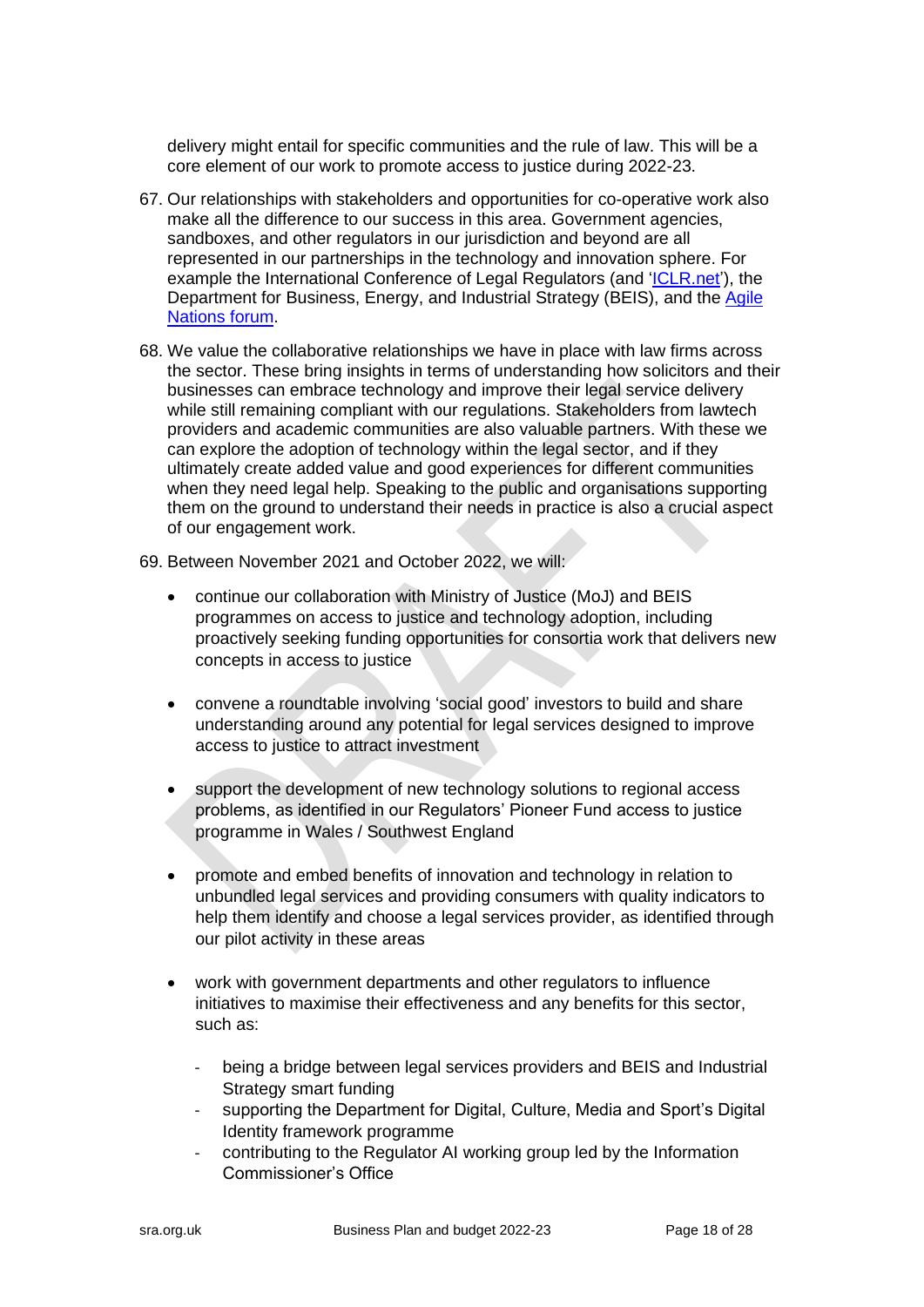- enhance our expert panel by adding at least one further lawtech representative
- continue to support the Government Agile Nations international regulatory cooperation initiative, which we chaired the lawtech strand of in 2021/22 - its inception year.

### **Evolving our SRA Innovate programme to support lawtech and understand risks**

- 70. Our partnerships are an important feature of our technology and innovation approach. We also work to provide strong and credible SRA-led solutions and opportunities for solicitors, law firms and lawtech stakeholders to work with us, and in doing so to drive innovation across the legal services sector. Central to this is our SRA Innovate programme, and we will continue to prioritise work to develop the programme and maximise benefits from its activies.
- 71. Another important element of our work is identifying risks and the potential impacts of technology and innovative practices in the sector. And to explore the interplay with those risks and our approach to regulation. Cybersecurity risks, for example, are high in the legal services sector with many law firms routinely holding client money and confidential client information. While technology solutions may be adept in supporting law firms to mitigate risks here, there are also important regulatory considerations that need to be included in that analysis.
- 72. Through our SRA Innovate programme, and our sandbox activity, we can work through these issues in real-time with law firms and lawtech providers. The insights from this give us a clearer understanding about barriers that can be imposed by regulation. In turn, we can then consider opportunities to reduce or remove those barriers or offer clarity on why we may be unable to do so.
- 73. During November 2022 and October 2023, we will:
	- promote and refine our SRA Innovate programme, highlighting the support we offer to firms and lawtech developers This includes SRA Innovate roadshows in 2023, dedicated sessions at our annual Compliance Officers Conference and other events
	- continue to promote and refine our 'front door' service for innovators and lawtech developers based on the feedback that we receive, including an improved route for startups to access bespoke advice
	- provide sector wide learning by regularly publish case studies and lessons learned from those that we support through SRA Innovate. We will also broaden the reach and impact of our technology update newsletter which provides the sector with insight into how this area is developing
	- provide guidance on key barriers to the development and adoption of lawtech identified through our research and engagement, such as attracting investment and helping small firms identify compliant and effective technology
	- monitor and deliver targeted research into emerging technology and innovation risks identified through the SRA's Horizon Scanning Programme to shape effective regulatory responses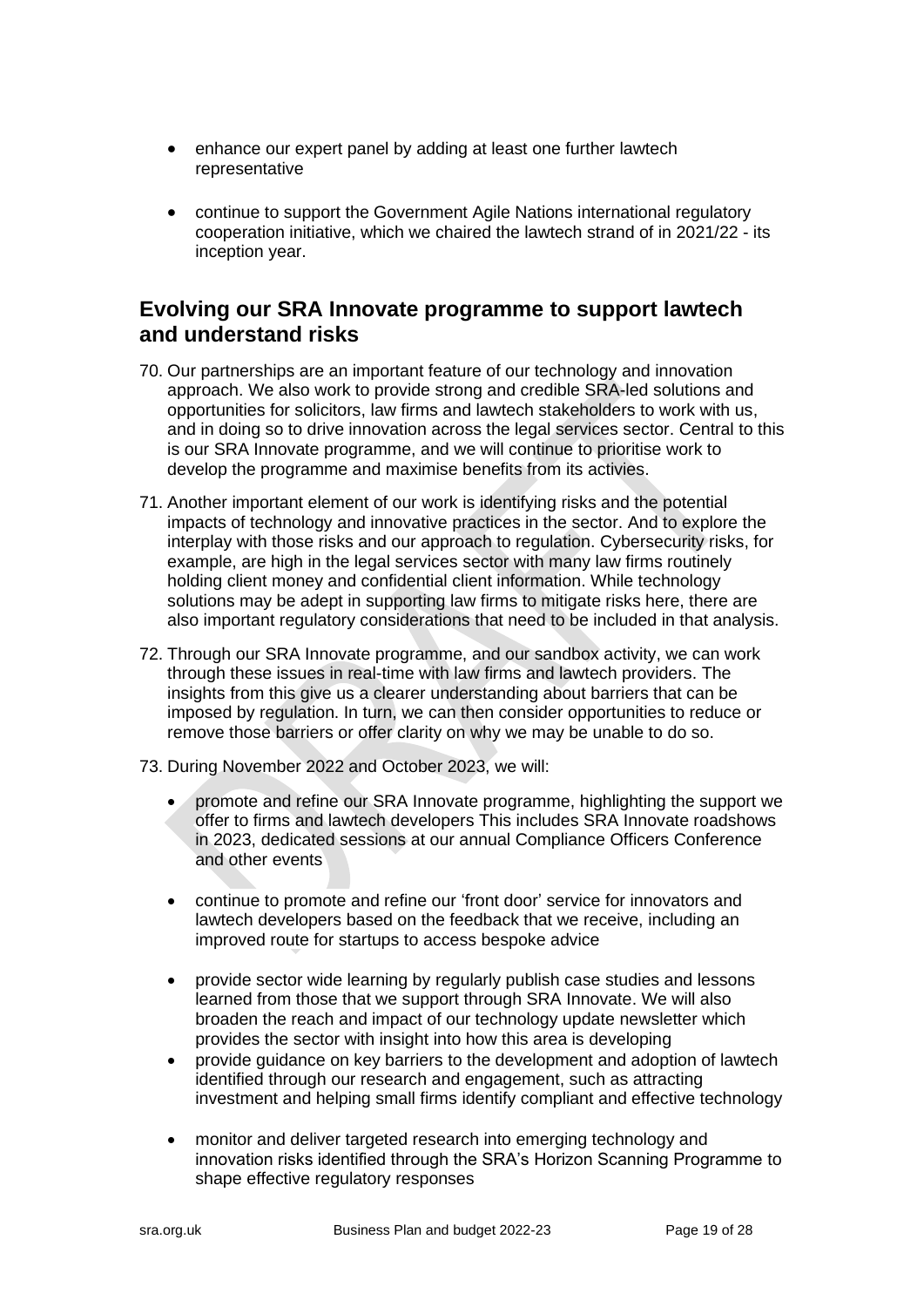- build on the successful pilots by considering other potential areas that may benefit from safe and controlled exploration within an SRA convened network
- develop our 'proof of concept' offering for startups to safely test new products and services against our regulatory framework. This could help proof of concepts to be developed and produce empirical evidence of business benefits and risk mitigation
- continue to support Lawtech UK as a lead member of the Regulatory Response Unit. Here we can explore additional measures to support the development and emergence of consumer-focused lawtech, such as sandbox approaches or accelerator programmes.

#### **Our budget for objective two**

74. We expect to allocate around 4% of our total budget towards our work under objective two in 2022/23.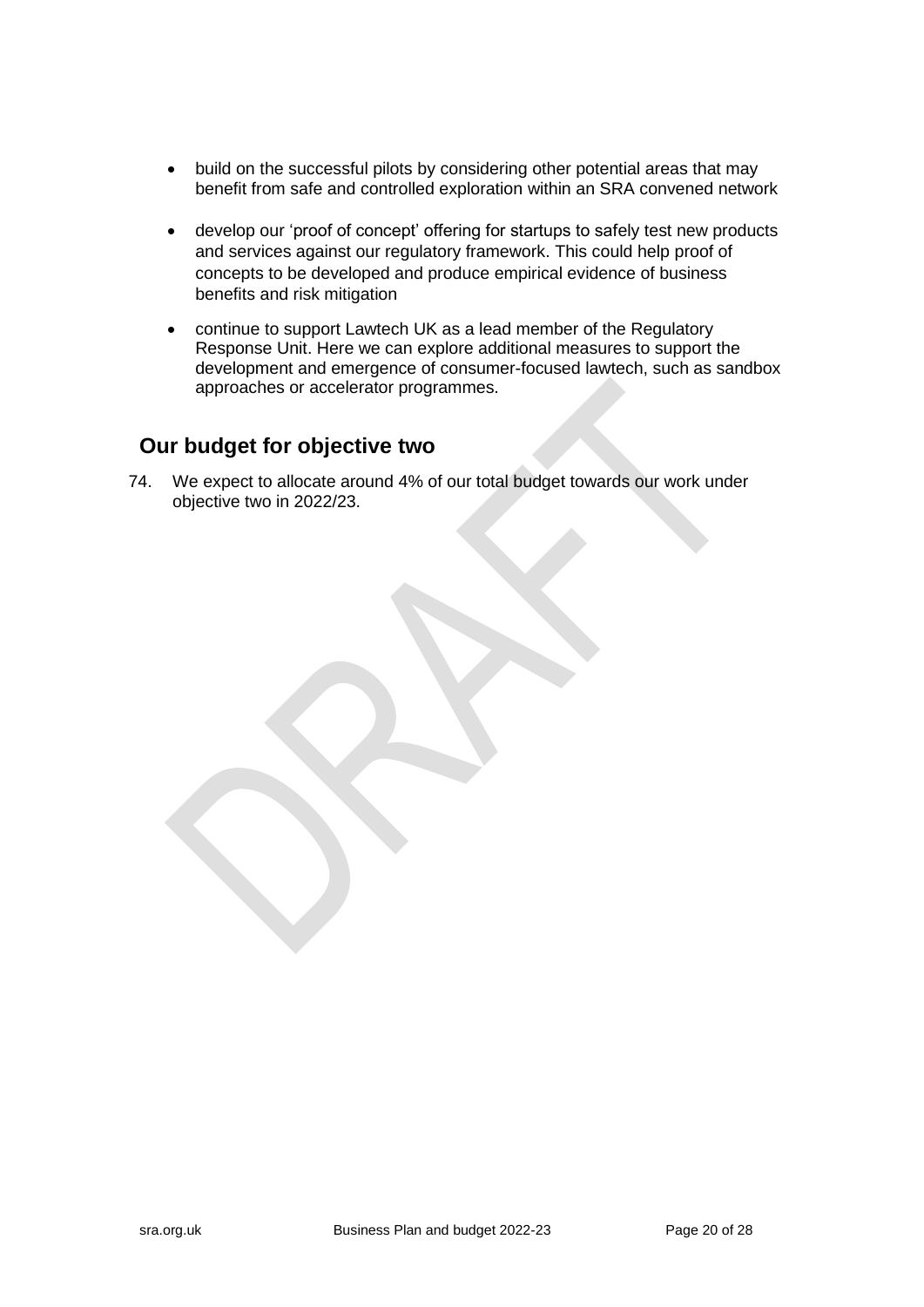# <span id="page-20-0"></span>**Objective three – anticipating and responding to change**

#### **We will continually build our understanding of emerging opportunities and challenges for the users of legal services, the legal sector and our role in effectively regulating it.**

- 75. The legal services sector is diverse and ever-evolving, and like other professional service markets it can be impacted by developments within the sector itself, or by external factors. Sometimes those impacts are fast and farreaching – with Covid-19 being a clear example – but they can also take effect incrementally and build over time. For these reasons, we build activities into our work to help us monitor and evaluate different areas of the sector to understand what is happening in the market. And how the firms and lawyers within it, and consumers who access it, are being impacted.
- 76. Our [Risk Outlook](https://www.sra.org.uk/risk/outlook/risk-outlook-2020-21/) collates our analysis work and interpretation of risks and their impacts into one place and our horizon scanning programme is active in looking across the market. This identifies emerging trends and themes nationally and internationally that may potentially come to bear in some way in the legal services world.
- 77. There are always important issues on our radar and that we can provide unique perspectives on. We work to engage closely with our stakeholders to lead debate and discussion with them and to champion solutions and responses to the sector's biggest risks and issues. On some of the key issues we co-produce plans, research and policy options with relevant stakeholders, including the LSB and the MoJ.
- 78. In the remainder of this section of our Business Plan we describe the targeted activities we will be taking in 2022 and 2023 in this area.

## **Research and analysis**

- 79. Our regulatory framework is informed by intelligence and data that helps us to build our appreciation of the impacts of social, political, economic, international and environmental pressures. We use horizon scanning, intelligence gathering techniques, stakeholder engagement and research to build this picture and remain alert and responsive to risks that emerge and are articulated during that work.
- 80. We share data and publish reports that communicate our assessment of risks and emerging issues. These often come out of consumer research that helps to crystalise the pinch-points that are being experienced by members of the public when they access and use legal services. We commission research to help us achieve this, and we monitor the findings of research undertaken by others. Our open book approach builds sector wide learning and provides the foundation to forging partnerships to try and address issues that are identified.
- 81. Segmentation is central to our approach to evidence gathering as legal systems, consumer needs, service delivery and market conditions are different, and will develop differently for different groups. This approach will help us target our work and target the different tools that we might utilise to address regulatory issues.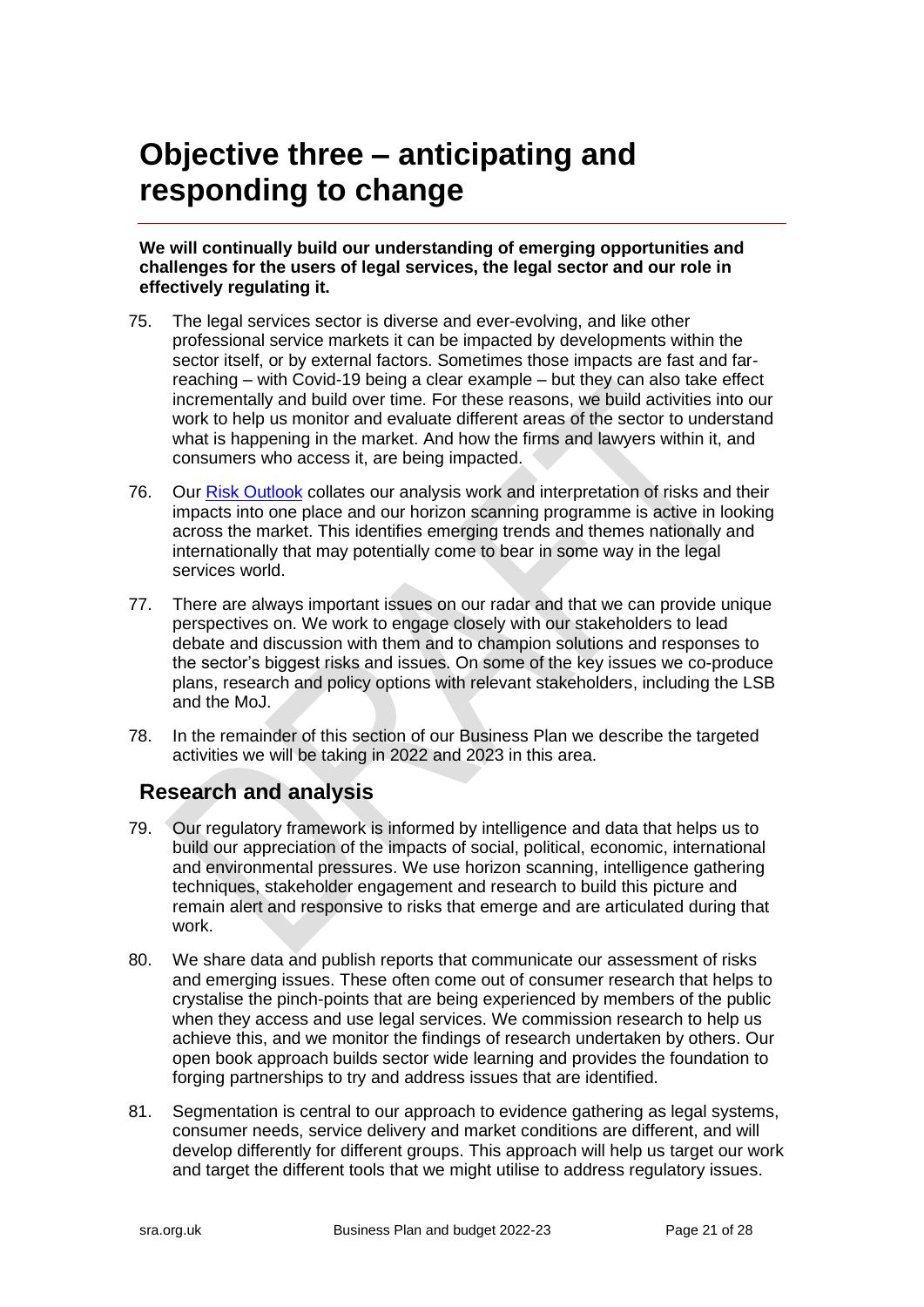- 82. Between November 2021 and October 2022, we will:
	- build on our research into consumer segmentation, including working with the MoJ and others to identify, target and assess interventions for groups who are most at risk of not receiving access to justice
	- refine and rerun our pilot web-scraping exercise to map unregulated legal service provision. This will include a focus on the changing shape of the provision and the interplay with the regulated market to help identify emerging opportunities and challenges for the regulated sector and our role in effectively regulating it
	- design and publish regular and authoritative market insight assessments that make innovative use of data about the legal sector and forces impacting on it. For example, the incorporation of legal need and advice service mapping capability, developed in conjunction with the University of the West of England, and overlaying additional datasets
	- conclude and publish findings and responses deriving from our research projects. This will include our co-delivered quantitative analysis of the Professional Indemnity Insurance market and an econometric analysis of insurance premiums data that will assess law firm and consumer impacts
	- complete a public affairs analysis that explores views and perceptions from solicitors, members of the public, and opinion formers
	- further embed outcomes from our research with the University of Oxford that address barriers to lawtech. We will also use targeted research to publish a series of 'myth-busting' reports for consumers and solicitors on key subjects. For example, the differing perspectives on artificial intelligence which will actively support firms with the adoption of legal technology and demonstrate our understanding of emerging opportunities for the legal sector
	- complete and publish outcomes from two EDI-focused research projects (referenced earlier under Objective 1). This will make sure that we provide a high level of operational service which is free from bias and will improve stakeholder confidence in the way we regulate
	- complete and publish our three-year evaluation of our Standards and Regulations, and of the SRA Transparency Rules to provide empirical evidence of the impacts of our reforms and areas that may require improvement in order to best meet our objectives
	- refine and publish our Risk Outlook products in response to stakeholder feedback about relevant hot topics. This will enable us to share our understanding of market shaping trends with firms and other stakeholders and support firms to assess their own risks
	- deliver a 'deep dive' exercise with stakeholders into one of the biggest priority risk areas identified through our horizon scanning work. This will then provide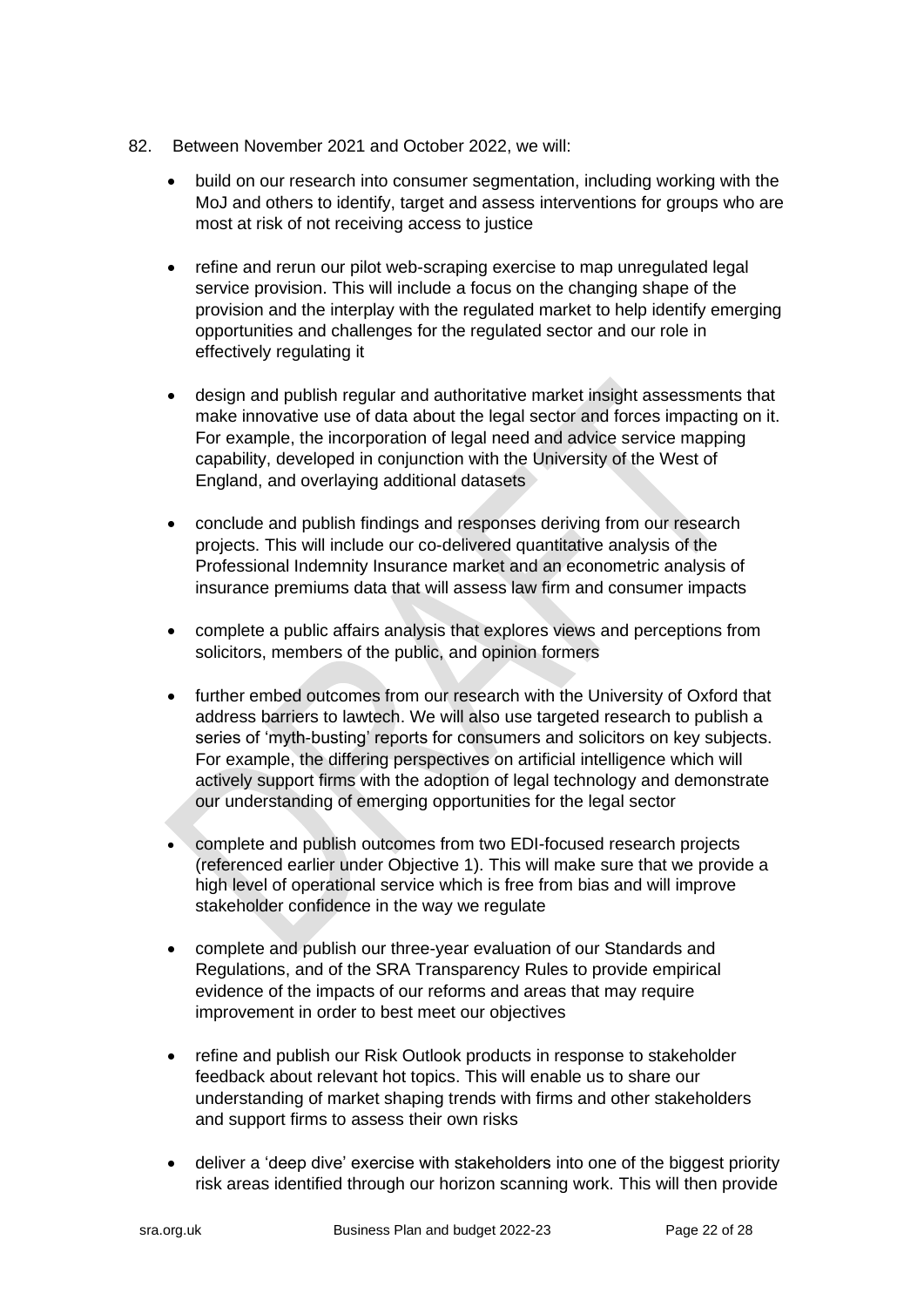sector wide understanding and shape an appropriate response in partnership with relevant stakeholders where appropriate

• continue to lead debate on legal sector research and risk priorities through our chair role of the regular Legal Regulators' Research Forum and the Cross Regulatory Risk Forum. This will enable us to share best practice and our understanding of market shaping trends with other regulators, to ensure better outcomes for consumers of legal services

#### **Leading debates and speaking up**

- 83. We engage closely with our stakeholders including other regulators, legal professionals and their representative bodies, members of the public, government agencies. Through those relationships we share data and explore opportunities to work in partnership to address regulatory issues. Discussion subjects can be varied, and can include technical regulatory issues, and access to justice considerations.
- 84. Our regulated community is large and diverse, and we understand that we are often uniquely positioned to comment and to lead debates with our stakeholders. At the more traditional end this includes responding to consultations or participating in calls for evidence, but we also proactively use our convening powers to initiate discussions on key issues, to involve consumer champions and regulators from other sectors in our events, and to participate in thinktanks and other collaborative forums.
- 85. We will build on the successes of our online events by enhancing our face-toface events with more virtual engagement. We expect this to help extend our reach and increase the accessibility of key resources. Engagement events will include our well-established Compliance Officers Conference on 8 November 2022 - the largest free compliance event in the legal sector - alongside our innovation-themed events.
- 86. We expect subjects to be diverse and broad-ranging, and going into 2023, we'll continue to lead and contribute to thought leadership, engagement, and debate in regard to:
	- Access to justice with areas of focus including improved experiences for vulnerable communities accessing the immigration and asylum sector and other communities. Also employing technology to improve service accessibility for remote and harder-to-reach regions of England and Wales
	- Environmental, social and governance considerations including leading work on how legal regulators might respond to the Government's review of regulation as set out in its ['The benefits of Brexit'](https://www.gov.uk/government/publications/the-benefits-of-brexit) paper. And continuing to develop our work with stakeholders on environment and climate change responses
	- Changes to the legal landscape including the future regulation of legal services informed by work to build a deeper understanding of the unregulated sector, and legislative change impacting our AML activity and other areas
- 87. Between November 2022 and October 2023, we will: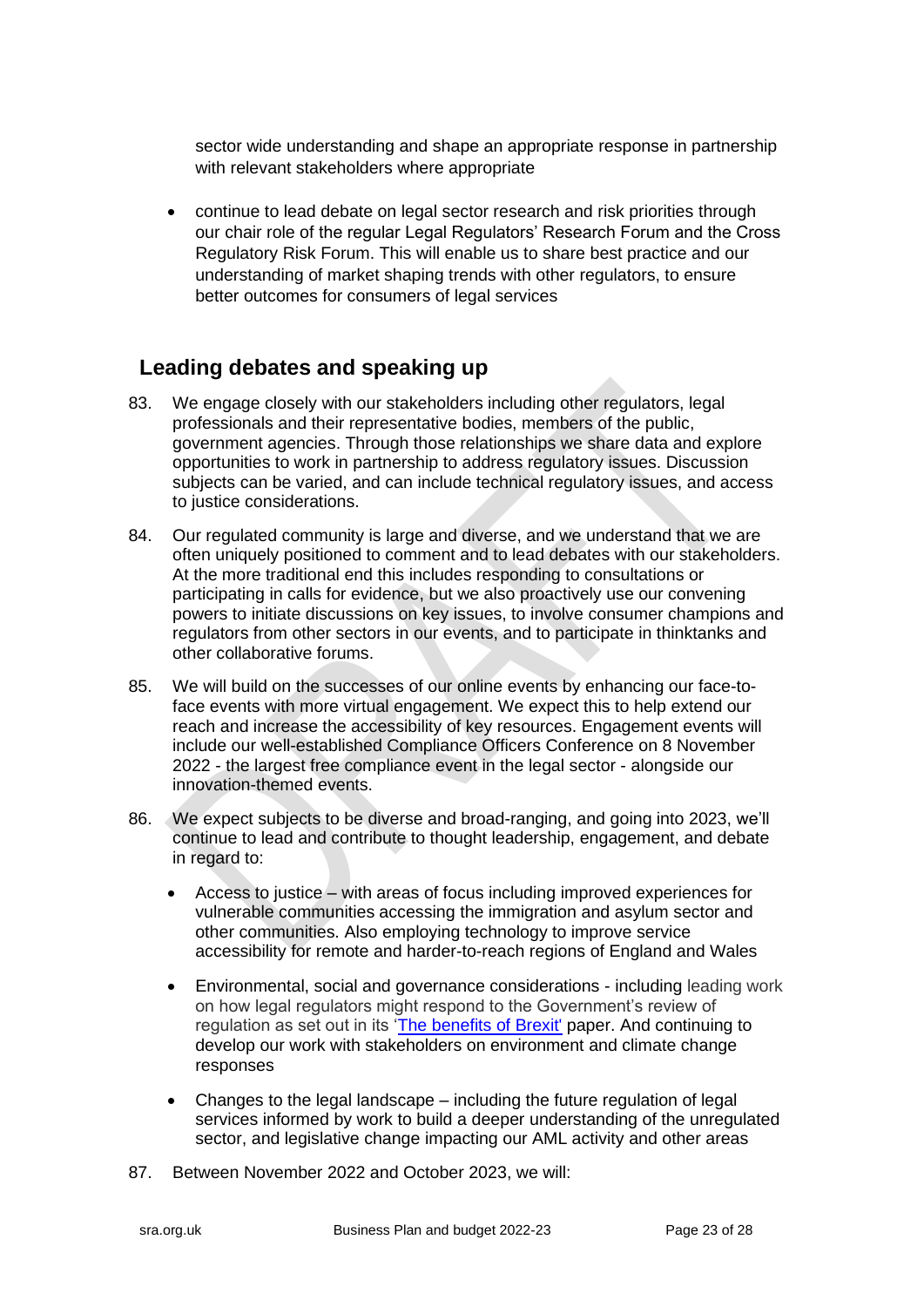- identify opportunities to host and take part in events that facilitate discussion on strategic issues in the legal sector and beyond
- place opinion and discussion pieces in the media and other outlets to spark debate and stimulate discussion
- deliver four face-to-face engagement events with local law societies across England and Wales with our Executive team and Board members
- deliver an event looking at the future development of regulation in the legal sector, bringing together key voices to look at priorities
- increase the reach for our face to face and virtual events programme, focusing on areas such as anti-money laundering, the SQE, innovation and technology and continuing competence
- continue to lead work across the immigration and asylum sector to raise standards, help the public access quality legal advice where needed and complain where the service that they receive falls short
- explore approaches to help improve how the public and clients report concerns to us
- deliver our annual Compliance Officers Conference
- undertake work to understand the views of our stakeholders as part of our work to plan for our next corporate strategy
- invite members of the public and groups that represent them to meet Board members in different areas of England and Wales.

### **Our budget for objective three**

88. We expect to allocate around 4% of our total budget towards our work under objective three in 2022/23.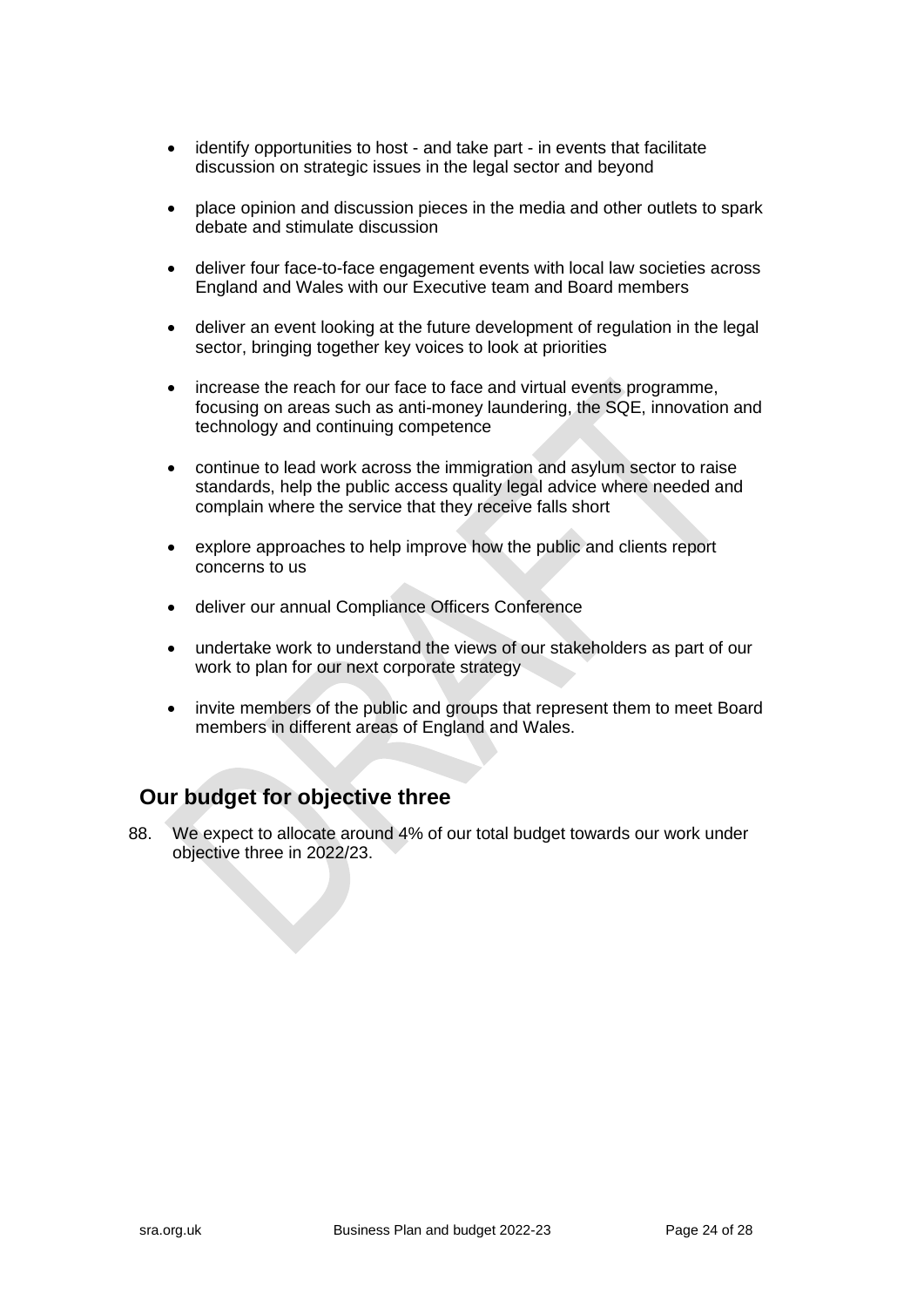# <span id="page-24-0"></span>**Our budget 2022-23**

89. We keep our budget and expenditure under close review during each business plan period.

The majority of our funding comes from practising fees that are paid by solicitors and legal service businesses. We collect practising fees every October.

- 90. We also receive funding from other sources, which is used to cover directly related SRA costs. These include:
	- fees paid to cover the SRA's administrative costs of specific activities, such as applying to set up and authorise a new firm
	- recovering some or all of the costs we have incurred in bringing a successful disciplinary case
	- Compensation Fund contributions to cover the cost of managing the fund and necessary interventions into law firms
	- income from SQE assessments and application fees to pay for the cost of administering the scheme.
- 91. We also undertake equality impact assessments of the practising certificate fee and the Compensation Fund fee. This includes analysing data about:
	- the protected characteristics, as defined in the Equality Act 2010, of solicitors
	- the diversity profile of law firms
	- how this data correlates with fees paid during practising certificate renewals.
- 92. Table one below sets out our 2022/23 funding (our financial year runs from 1 November to 31 October) compared with 2021/22.

#### **Table one**

| <b>SRA income summary</b>   | 2022/23 Draft<br><b>Budget</b><br>£000 | 2021/22<br><b>Budget</b><br>£000 |  |
|-----------------------------|----------------------------------------|----------------------------------|--|
| <b>Practising fees</b>      | 60,500                                 | 56,800                           |  |
| SQE income                  | 9,470                                  | 7,940                            |  |
| <b>Regulatory fees</b>      | 2,750                                  | 2,600                            |  |
| <b>Compensation Fund</b>    | 10,088                                 | 10,132                           |  |
| Recoveries (eg cost orders) | 1,657                                  | 1,657                            |  |
| Investment income           | 200                                    | 200                              |  |
| <b>Total</b>                | 84,665                                 | 79,329                           |  |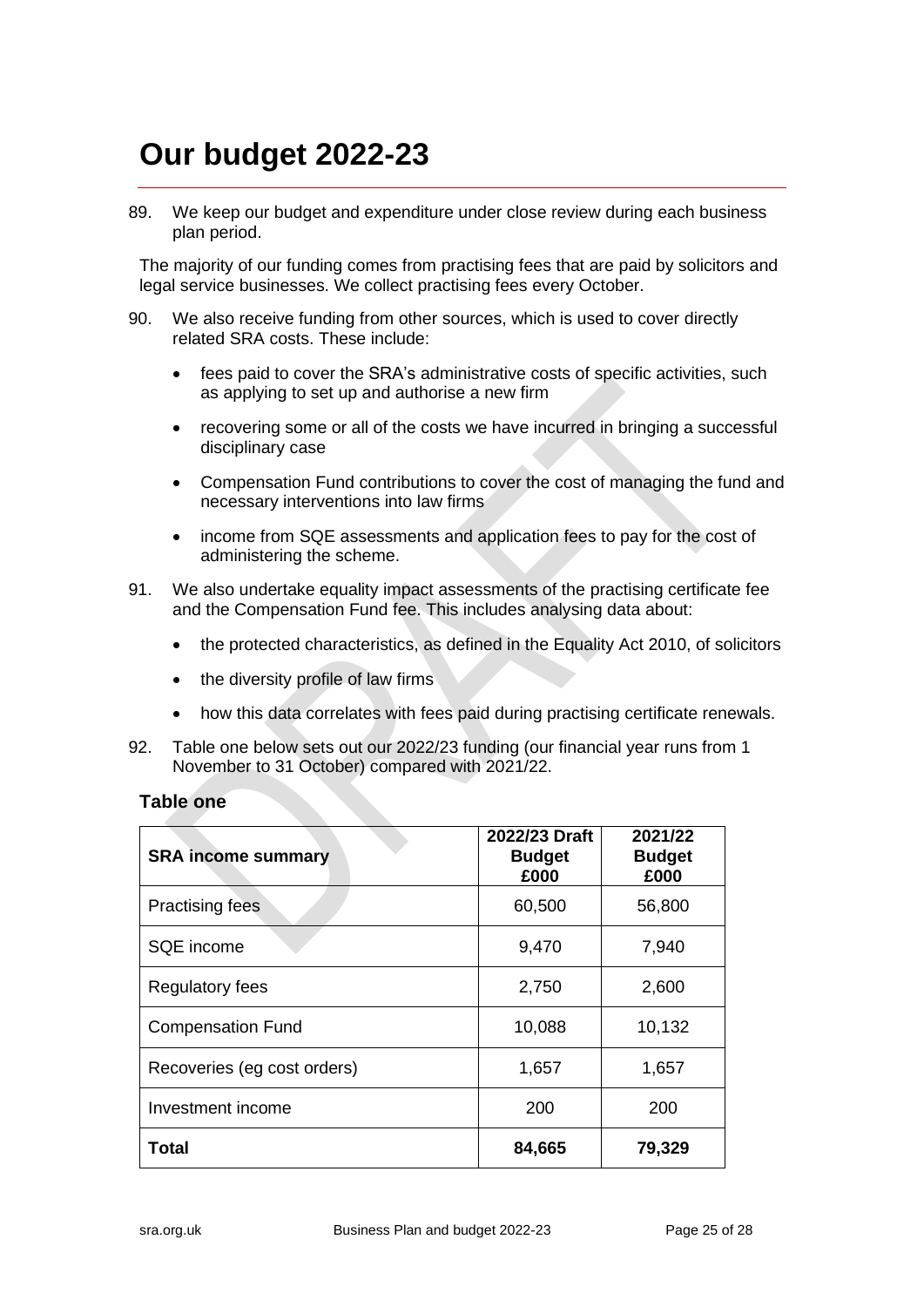- 93. While practising fee income for the SRA will increase in 2022/23, impacts for solicitors are mitigated through increased numbers of regulated individuals. Numbers of practising solicitors increased by 3.9% in the year to October 2021, showing no sign of reducing in the current year. The SQE's introduction has changed the way people will join the solicitor's profession, with the full impacts yet to be seen, so we have not changed our assumptions about solicitor numbers for this year. We calculate the individual fee based on the number of solicitors currently practising, and the share of the practising certificate fee that is retained by the SRA is expected to increase from £145 in 2021/22 to £151 in 2022/23.
- 94. The first SQE assessments took place in November 2021, and numbers of candidates is expected to increase year on year. Income from the SQE offsets the direct costs of delivering it, and internal costs associated with monitoring the assessment provider and providing results to candidates.
- 95. Regulatory fees have increased slightly due to applications for exemption from elements of the SQE. This additional income is offset by increased costs of processing these applications.
- 96. Table two below describes how we will spend our money in 2022/23. 'Other' costs include non-staff IT spend, consultancy, Board and committee costs, external advisers, including adjudicators and examiners, research and engagement activity.

| <b>SRA expenditure summary</b>                       | 2022/23 Draft<br><b>Budget</b><br>£000 | 2021/22<br><b>Budget</b><br>£000 |  |
|------------------------------------------------------|----------------------------------------|----------------------------------|--|
| Staff expenditure                                    | 40,665                                 | 36,658                           |  |
| SQE costs*                                           | 9,297                                  | 7,796                            |  |
| Intervention costs*                                  | 6,651                                  | 6,651                            |  |
| External disciplinary and enforcement<br>legal costs | 3,907                                  | 3,619                            |  |
| <b>Property costs</b>                                | 3,231                                  | 4,096                            |  |
| Projects                                             | 4,625                                  | 5,125                            |  |
| Other                                                | 15,589                                 | 15,384                           |  |
| Total                                                | 83,965                                 | 79,329                           |  |

#### **Table two**

**\***Excludes staff costs related to these activities

97. The SRA share of the practising fee has remained stable in recent years as shown below. The individual fees represent 40% of the overall funding requirement with the remaining 60% charged to firms based on their turnover.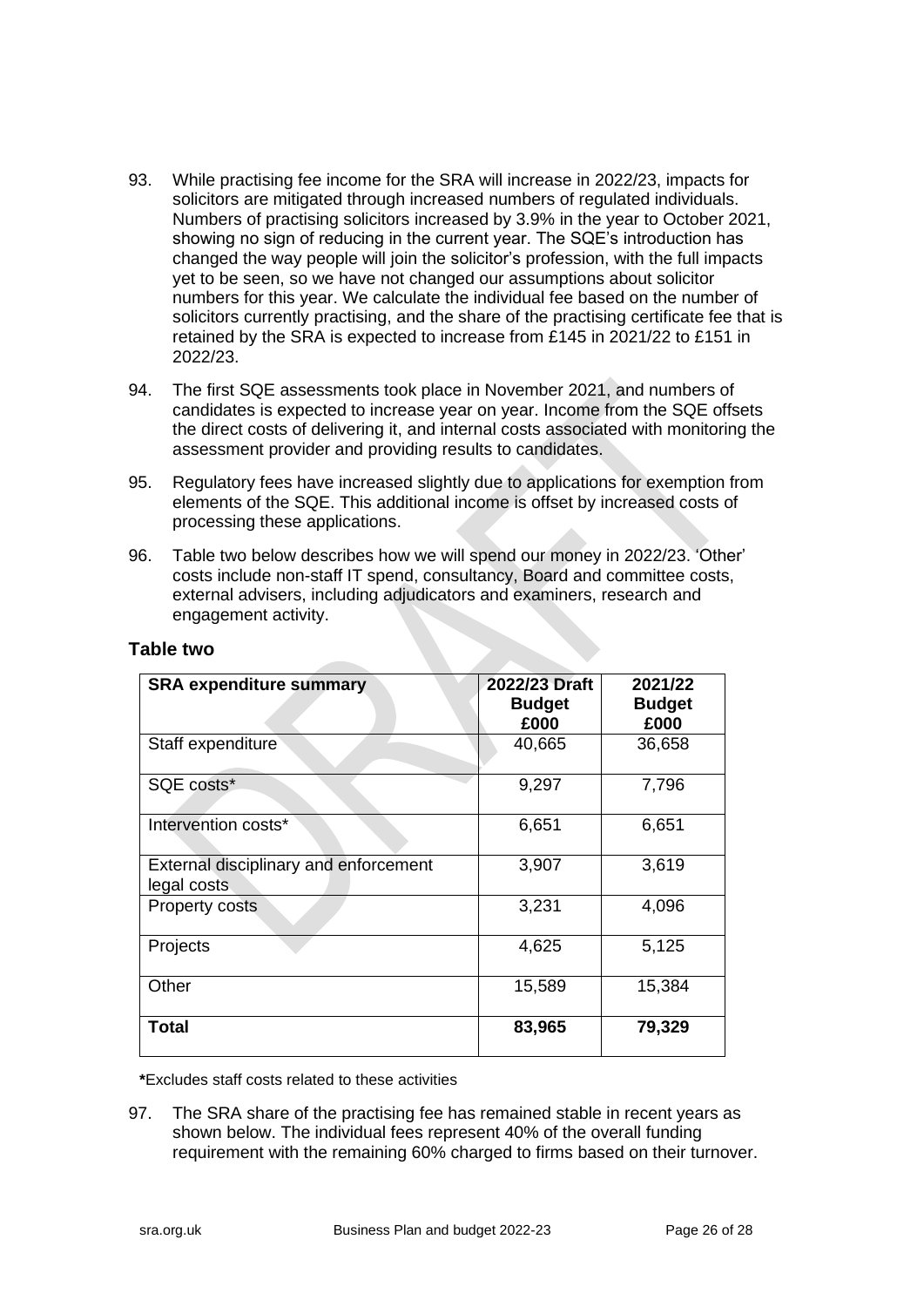| Year                     | 2016/17 | 2017/18 2018/19 |      | 2019/20 2020/21 |      | 2021/22 | 2022/23 |
|--------------------------|---------|-----------------|------|-----------------|------|---------|---------|
| <b>SRA</b><br>proportion | £155    | £148            | £147 | £147            | £151 | £145    | £151    |

- 98. We have identified cost pressures driven by the current financial climate as we have developed our plans for 2022/23, and there are also areas of activity that require additional investment to drive them forward. However, we have worked hard to mitigate these increased costs through efficiency savings, and through our formal continuous improvement programme.
- 99. Cost pressures include staff expenditure, expected to increase by £4m in the next financial year. Inflation is currently at levels not seen for more than thirty years, and this is already beginning to increase pressure on salaries in the employment market. As well as allowing us to continue attracting and retaining people and securing our workforce in this increasingly competitive market, this also allows us to invest in new areas of activity. Areas benefiting from increased investment will be:
	- our Investigation and Supervision function, and activity leading to reductions in time taken to investigate cases
	- increased focus on compliance with our transparency requirements and engagement from firms in relation to firm diversity data
	- our Legal and Enforcement team's activity to support increased demand and workload, and supporting greater involvement at an earlier stage in ongoing investigations
	- improvements within our AML work to achieve more proactive supervision and to manage increased referrals from the National Crime Agency.
- 100. Efficiency savings delivered through recent changes to our office space in Birmingham have resulted in reduced property costs, amounting to over £1m in the current year. This efficiency saving has been partially offset by the impact of increased energy costs, and inflationary pressures on other costs.
- 101. Additionally, the continuing realisation of benefits from our modernising IT programme and a commitment to continual improvement have realised cost reductions totalling over £1m, particularly in relation to project expenditure.
- 102. As a result of these continuing efficiency savings, in the coming financial year we are able to increase the level of reserves that we hold by £700k, moving closer to the minimum level identified by our reserves policy. This makes sure that we hold sufficient reserves to allow us to respond to new challenges as they arise, and to provide safeguards if levels of income are lower than expected.
- 103. Throughout the remainder of 2022 and into 2023 we will be preparing and consulting on our Corporate Strategy for 2023-26. The strategy will inform our expected budget over the coming years, and the likelihood is that the SRA practising fee requirement will increase in absolute terms over the course of our next strategy, for additional activities that area determined as the new strategy is developed, to cover inevitable inflationary pressures, and to build our reserves to the required level.